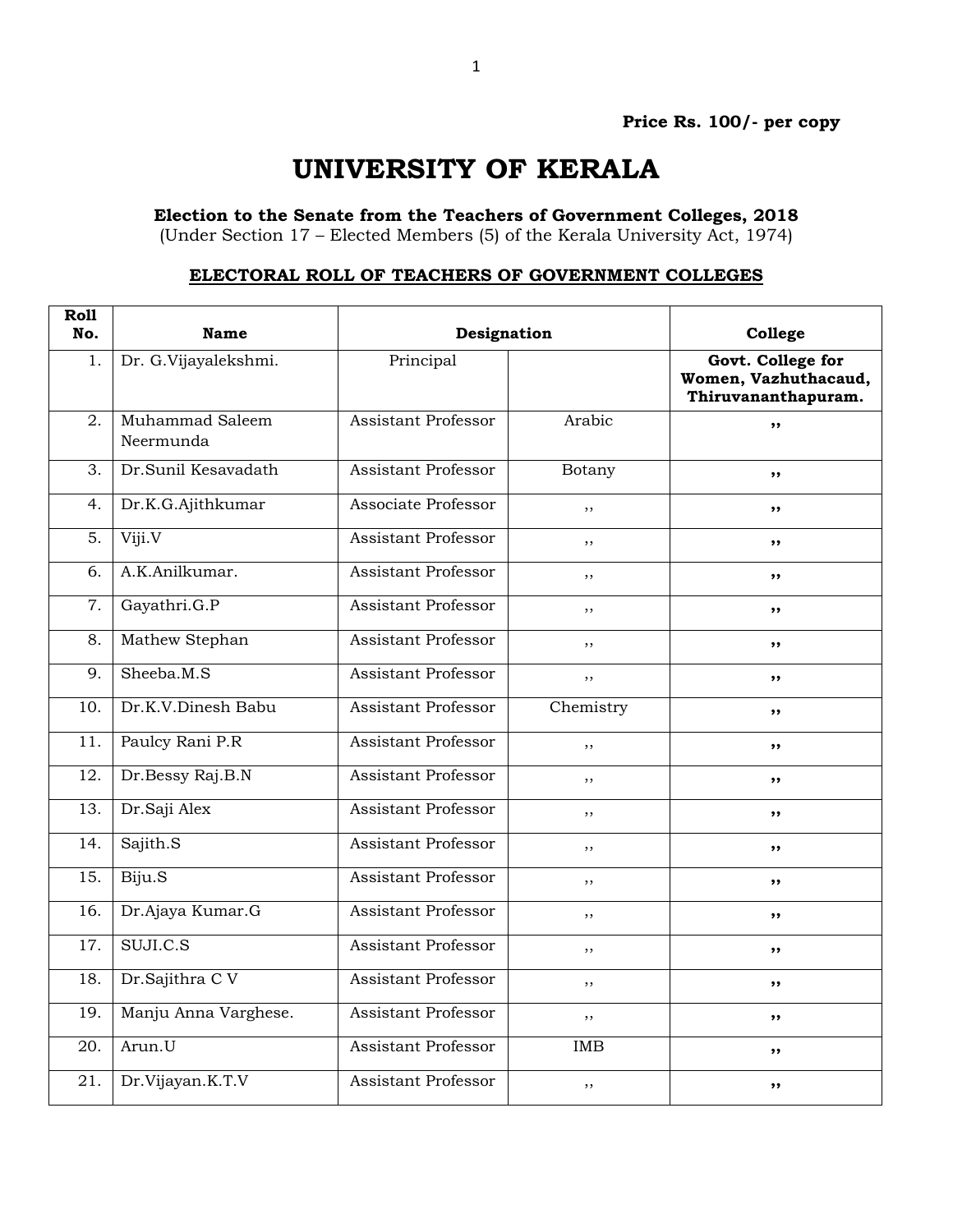| 22. | Deepthi.K.S                  | Assistant Professor        | ,,        | ,,                                                               |
|-----|------------------------------|----------------------------|-----------|------------------------------------------------------------------|
| 23. | Anupama.S.S                  | Assistant Professor        | ,,        | Govt. College for<br>Women, Vazhuthacaud,<br>Thiruvananthapuram. |
| 24. | Dr.K.Anil Kumar              | Associate Professor        | Commerce  | ,,                                                               |
| 25. | Dr.Devakumar P.S.            | Assistant Professor        | ,,        | ,,                                                               |
| 26. | Dr.Nirmala mabel             | Associate Professor        | ,,        | ,,                                                               |
| 27. | Krishnaveni.S                | Assistant Professor        | ,,        | ,,                                                               |
| 28. | Suresh Kumar.K               | Assistant Professor        | , ,       | $, \,$                                                           |
| 29. | Roosvelt.M                   | Assistant Professor        | ,,        | ,,                                                               |
| 30. | Dr. Nimy Dev.R               | Assistant Professor        | $, \,$    | ,,                                                               |
| 31. | Sajeev.H                     | Assistant Professor        | ,,        | ,,                                                               |
| 32. | Dr.V.Uma Jyothi              | Assistant Professor        | Economics | $, \, \cdot$                                                     |
| 33. | Alex Thomas                  | Associate Professor        | ,,        | ,,                                                               |
| 34. | Dr.Godwin.S.K                | Assistant Professor        | $, \,$    | $, \, \cdot$                                                     |
| 35. | Dr.Sunija Begum N.           | Assistant Professor        | ,,        | ,,                                                               |
| 36. | Pillai U.V. Lekshmi          | Assistant Professor        | ,,        | ,,                                                               |
| 37. | Jagan Sebastian George       | Assistant Professor        | ,,        | ,,                                                               |
| 38. | Resmi C. Panicker            | Assistant Professor        | ,,        | ,,                                                               |
| 39. | Anupama P.Nair               | Assistant Professor        | ,,        | ,,                                                               |
| 40. | Ganasree H G                 | Assistant Professor        | , ,       | $, \, \cdot$                                                     |
| 41. | Dr. John Mariyam<br>Parambil | Assistant Professor        | , ,       | ,,                                                               |
| 42. | Anju Susan Thomas            | Assistant Professor        | ,,        | ,,                                                               |
| 43. | Saritha G                    | <b>Assistant Professor</b> | English   | ,,                                                               |
| 44. | Devika Panicker.             | Assistant Professor        | $, \,$    | ,,                                                               |
| 45. | Dr.Neeta Sasidharan          | Assistant Professor        | $, \,$    | ,,                                                               |
| 46. | Preetha Prabhasan            | Assistant Professor        | , ,       | ,,                                                               |
| 47. | Dr.Vani.K                    | Assistant Professor        | $, \,$    | $, \,$                                                           |
| 48. | Kavitha.B.K                  | Assistant Professor        | $, \,$    | $, \, \,$                                                        |
| 49. | Sruti Ramachandran           | Assistant Professor        | $, \,$    | ,,                                                               |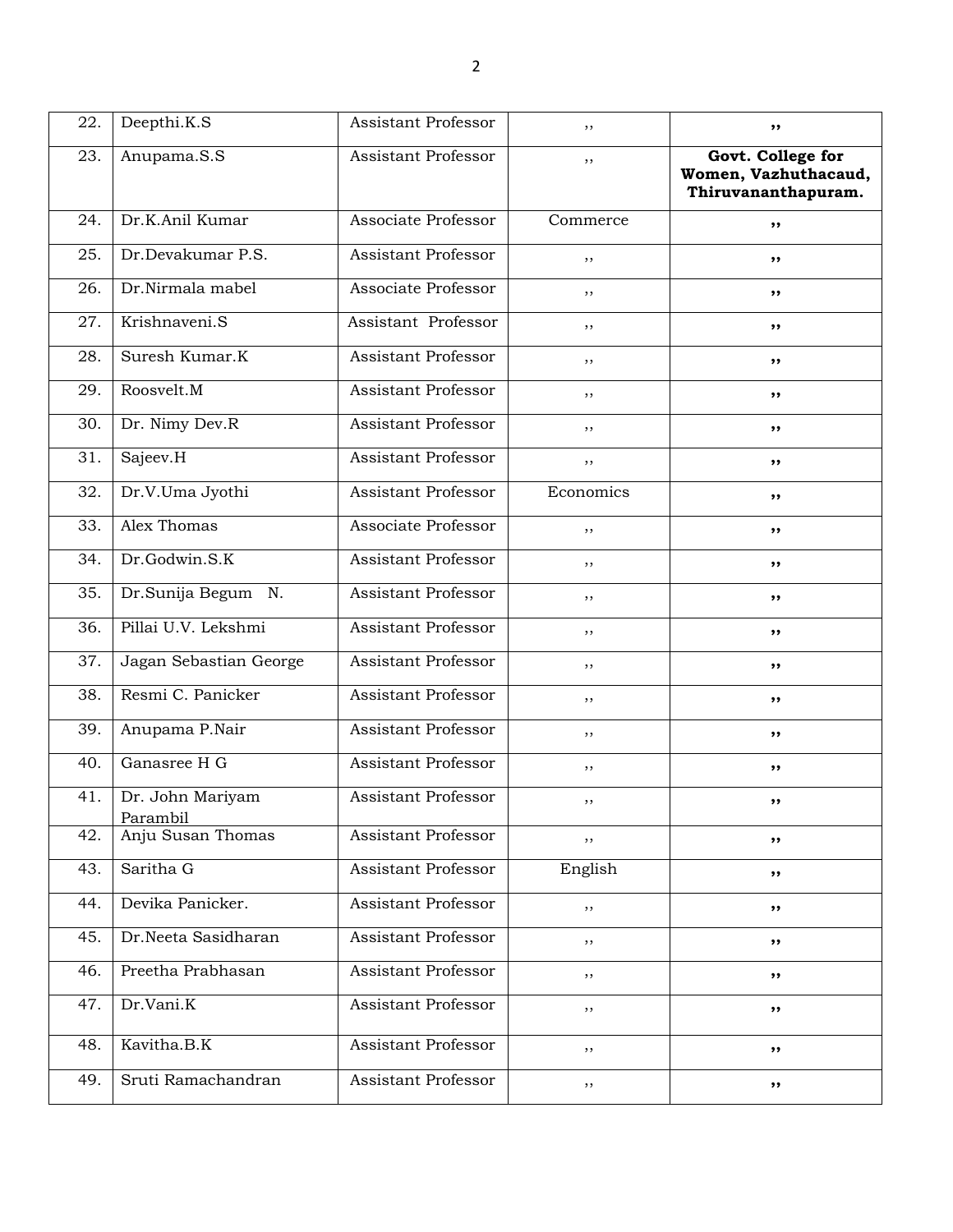| 50. | T.Raji              | Assistant Professor        | ,,           | ,,                                                               |
|-----|---------------------|----------------------------|--------------|------------------------------------------------------------------|
| 51. | Reenie Rajan        | Assistant Professor        | ,,           | $, \,$                                                           |
| 52. | Deleep.D.L          | Assistant Professor        | ,,           | Govt. College for<br>Women, Vazhuthacaud,<br>Thiruvananthapuram. |
| 53. | Indu Rajasekharan   | Assistant Professor        | ,,           | ,,                                                               |
| 54. | Shameena Fouzia     | Assistant Professor        | ,,           | ,,                                                               |
| 55. | Dr.Sanchitha.J      | Associate Professor        | ,,           | ,,                                                               |
| 56. | Anitha Issac        | Associate Professor        | ,,           | ,,                                                               |
| 57. | Ajith Kumar.J.N     | Assistant Professor        | ,,           | ,,                                                               |
| 58. | Ravichandran.C      | Assistant Professor        | ,,           | ,,                                                               |
| 59. | Bimal Edwin.        | Assistant Professor        | ,,           | ,,                                                               |
| 60. | Sivapriya.S         | Assistant Professor        | ,,           | ,,                                                               |
| 61. | Deape.N             | Assistant Professor        | ,,           | ,,                                                               |
| 62. | Justin K. Sebastian | Assistant Professor        | German       | ,,                                                               |
| 63. | Seenu Lukose.J      | Assistant Professor        | French       | ,,                                                               |
| 64. | Dr.Mini Joseph      | <b>Assistant Professor</b> | Home Science | ,,                                                               |
| 65. | Dr.Sithara Balan.V  | Assistant Professor        | ,,           | ,,                                                               |
| 66. | Dr.Nisha Sheen      | Assistant Professor        | ,,           | ,,                                                               |
| 67. | Shyna P.K           | Assistant Professor        | $, \,$       | ,,                                                               |
| 68. | Kavitha.M.S         | <b>Assistant Professor</b> | ,,           | ,,                                                               |
| 69. | Dr.R I. Santhi      | Associate Professor        | Hindi        |                                                                  |
| 70. | Dr.Jyothi N         | Assistant Professor        | ,,           | ,,                                                               |
| 71. | Dr.Suma.S.          | Assistant Professor        | ,,           | ,,                                                               |
| 72. | Dr. Bindu Velsar.M  | Assistant Professor        | ,,           | ,,                                                               |
| 73. | Dr. Salini.C        | <b>Assistant Professor</b> | $, \,$       | ,,                                                               |
| 74. | Dr. Latha.D         | Assistant Professor        | $, \,$       | ,,                                                               |
| 75. | Shabhana Habeeb     | Assistant Professor        | ,,           | ,,                                                               |
| 76. | Dr.Sushama.S        | Assistant Professor        | ,,           | ,,                                                               |
| 77. | Dr.Elizabeth George | Assistant Professor        | ,,           | ,,                                                               |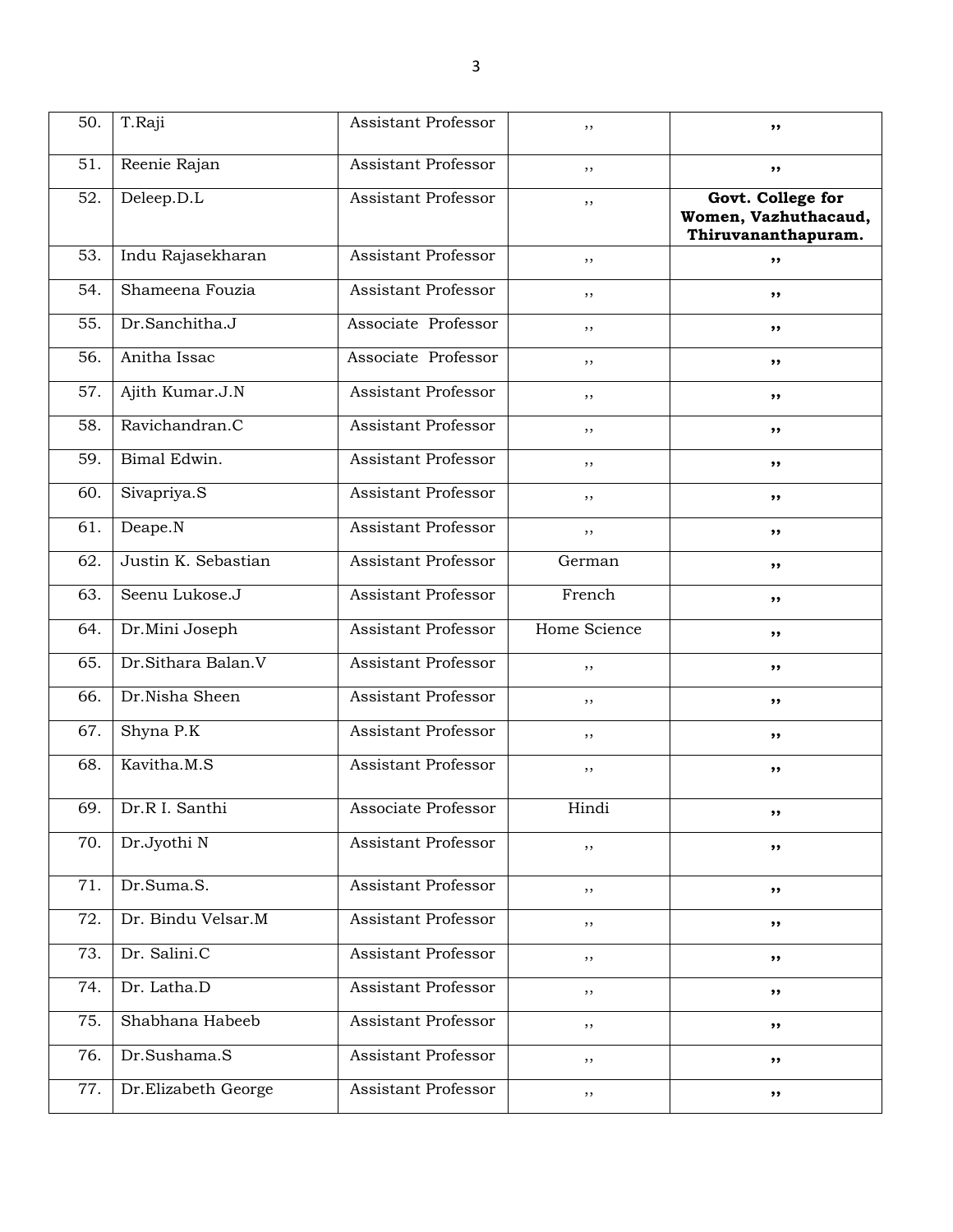| 78.  | Dr.Nimmy.A.A          | Assistant Professor        | ,,          | ,,                                                               |
|------|-----------------------|----------------------------|-------------|------------------------------------------------------------------|
| 79.  | Preetha Remani T E    | Assistant Professor        | ,,          | ,,                                                               |
| 80.  | Suraj.G               | Assistant Professor        | History     | $, \,$                                                           |
| 81.  | Manoj K.              | Assistant Professor        | ,,          | Govt. College for<br>Women, Vazhuthacaud,<br>Thiruvananthapuram. |
| 82.  | Resmi.R.S             | Assistant Professor        | , ,         | ,,                                                               |
| 83.  | Bindu S.              | Assistant Professor        | ,,          | ,,                                                               |
| 84.  | Deepu.J.S             | Assistant Professor        | ,,          | ,,                                                               |
| 85.  | Dr.Santhosh Kumar.L   | Assistant Professor        | ,,          | ,,                                                               |
| 86.  | Vinod.K. Joseph       | Assistant Professor        | ,,          | ,,                                                               |
| 87.  | Deepu.S               | Assistant Professor        | ,,          | ,,                                                               |
| 88.  | Beena K               | Assistant Professor        | Malayalam   | ,,                                                               |
| 89.  | Shibukumar.P.L.       | Assistant Professor        | ,,          | ,,                                                               |
| 90.  | Roshni.K. Lal         | Assistant Professor        | ,,          | ,,                                                               |
| 91.  | Bindu.A.M             | Assistant Professor        | ,,          | ,,                                                               |
| 92.  | Noushad S             | Assistant Professor        | ,,          | ,,                                                               |
| 93.  | July.A                | Assistant Professor        | ,,          | ,,                                                               |
| 94.  | Sherina Rani G B      | Assistant Professor        | ,,          | ,,                                                               |
| 95.  | Dr. K. Shiju          | Assistant Professor        | ,,          | ,,                                                               |
| 96.  | Dr.Swapna Sreenivasan | Assistant Professor        | $, \,$      | ,,                                                               |
| 97.  | Dr.Ganga Devi M       | Assistant Professor        | ,,          | ,,                                                               |
| 98.  | Dr. Sobha. B. Nair    | Associate Professor        | Music       | ,,                                                               |
| 99.  | Sajna Sudheer A       | Assistant Professor        | $, \,$      | ,,                                                               |
| 100. | Dhanalekshmi          | Assistant Professor        | ,,          | ,,                                                               |
| 101. | Rana Bhuvan           | Assistant Professor        | $, \,$      | ,,                                                               |
| 102. | Shyama.K.R            | Assistant Professor        | $, \,$      | ,,                                                               |
| 103. | Raji .T.S             | Assistant Professor        | $, \,$      | ,,                                                               |
| 104. | Vineetha P.           | <b>Assistant Professor</b> | $, \,$      | ,,                                                               |
| 105. | Binu K.P.             | Assistant Professor        | Mathematics | ,,                                                               |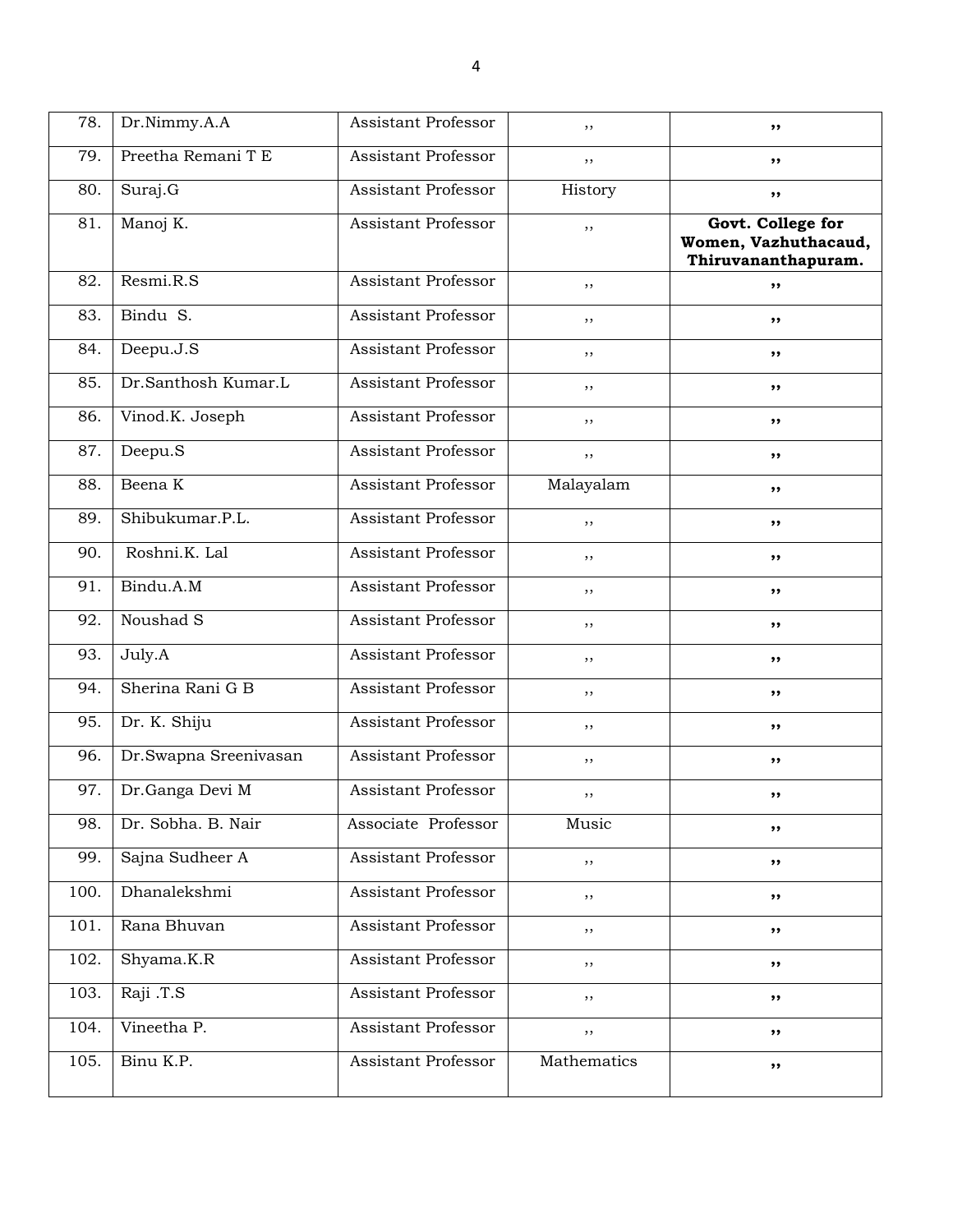| 106. | Vinod.S                 | <b>Assistant Professor</b> | ,,                    | ,,                                                               |
|------|-------------------------|----------------------------|-----------------------|------------------------------------------------------------------|
| 107. | Minikumari N.S          | Assistant Professor        | ,,                    | ,,                                                               |
| 108. | Rajeswari.B             | Assistant Professor        | ,,                    | ,,                                                               |
| 109. | Sreekumar.S             | Assistant Professor        | ,,                    | $, \,$                                                           |
| 110. | Preethi.C.S             | Assistant Professor        | ,,                    | Govt. College for<br>Women, Vazhuthacaud,<br>Thiruvananthapuram. |
| 111. | Sreeja.P                | <b>Assistant Professor</b> | ,,                    | ,,                                                               |
| 112. | Anila J S               | Assistant Professor        | , ,                   | ,,                                                               |
| 113. | Dr.Rose Nix             | <b>Assistant Professor</b> | Physical<br>Education | ,,                                                               |
| 114. | Dr.Arif Khan.L          | Assistant Professor        | ,,                    | ,,                                                               |
| 115. | Dr.Lekshmi.R            | Assistant Professor        | Philosophy            | ,,                                                               |
| 116. | Nazneen.A               | Assistant Professor        | ,,                    | ,,                                                               |
| 117. | Sandhya C.V             | Assistant Professor        | ,,                    | ,,                                                               |
| 118. | Dr.Vijay.L              | Assistant Professor        | ,,                    | ,,                                                               |
| 119. | Purnima J Prakash       | Assistant Professor        | ,,                    | ,,                                                               |
| 120. | Gasper.K.J              | Assistant Professor        | ,,                    | ,,                                                               |
| 121. | Ambili.S                | Assistant Professor        | ,,                    | ,,                                                               |
| 122. | Mangalya B.             | Assistant Professor        | ,,                    | ,,                                                               |
| 123. | Shiju Joseph            | Assistant Professor        | Psychology            | ,,                                                               |
| 124. | Renjini.T               | <b>Assistant Professor</b> | ,,                    | ,,                                                               |
| 125. | Dr.Sonia George         | Assistant Professor        | , ,                   | ,,                                                               |
| 126. | Maya Menon              | Assistant Professor        | $, \,$                | ,,                                                               |
| 127. | Sheril Elizabeth Jose   | Assistant Professor        | ,,                    | ,,                                                               |
| 128. | $Smita.\overline{G.S.}$ | Assistant Professor        | , ,                   | ,,                                                               |
| 129. | Shini.V.S.              | Assistant Professor        | $, \,$                | ,,                                                               |
| 130. | Prabitha.V.G            | <b>Assistant Professor</b> | Physics               | $, \,$                                                           |
| 131. | Dr.Sagar.S              | Assistant Professor        | $, \,$                | ,,                                                               |
| 132. | Carol Vincent           | Assistant Professor        | , ,                   | ,,                                                               |
| 133. | Dr.Deepthi N. Rajendran | Assistant Professor        | ,,                    | ,,                                                               |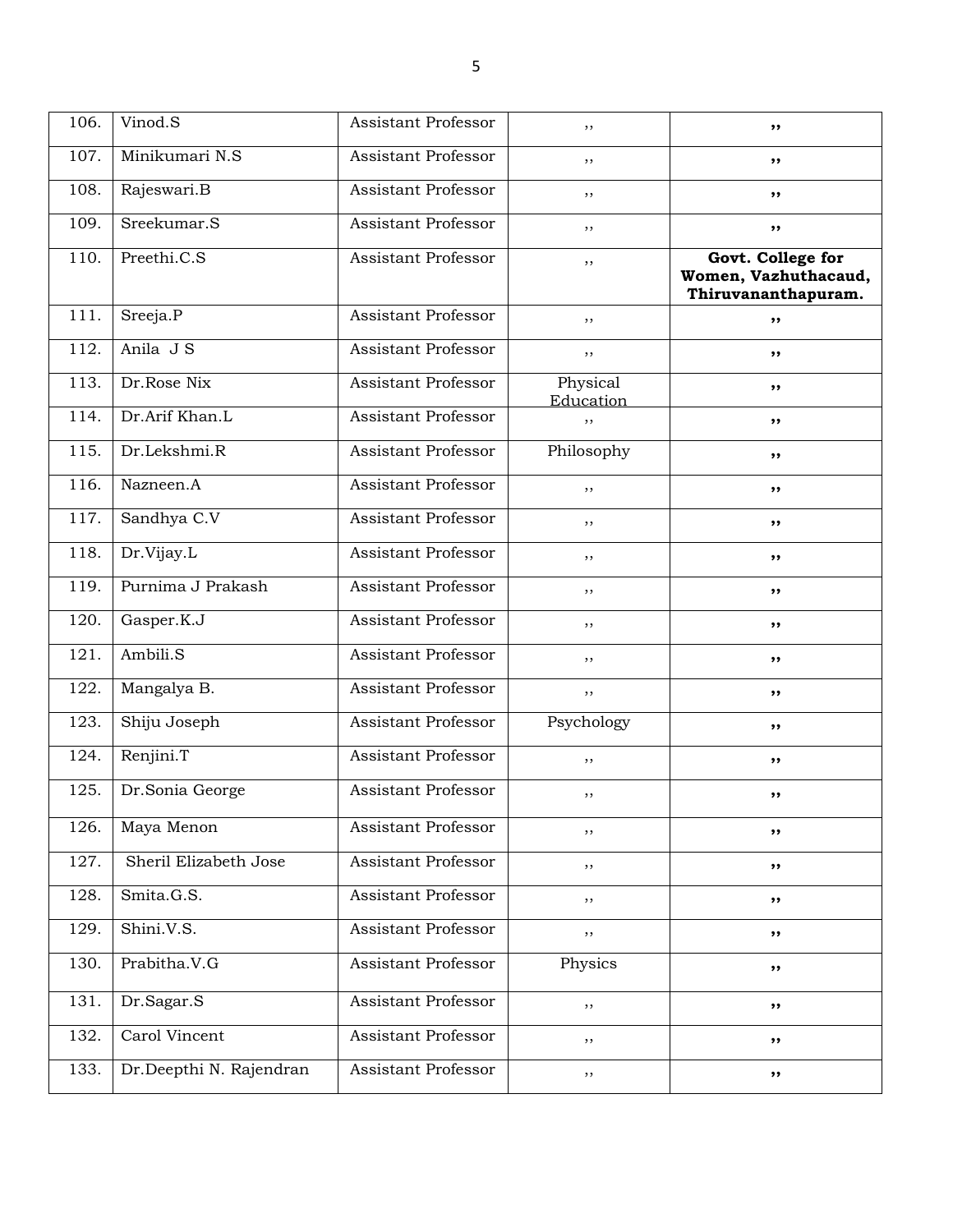| 134. | Dr.Xavier T.S.       | Assistant Professor        | ,,                       | ,,                                                               |
|------|----------------------|----------------------------|--------------------------|------------------------------------------------------------------|
| 135. | Dr.J.Binoy           | Assistant Professor        | ,,                       | ,,                                                               |
| 136. | Dr.Nisha .N.G.       | Assistant Professor        | ,,                       | ,,                                                               |
| 137. | Deepa Rani.S.        | Assistant Professor        | ,,                       | ,,                                                               |
| 138. | Dhanesh Thomas       | Assistant Professor        | ,,                       | ,,                                                               |
| 139. | Abhilash Kumar R G   | <b>Assistant Professor</b> | ,,                       | Govt. College for<br>Women, Vazhuthacaud,<br>Thiruvananthapuram. |
| 140. | Prasanth lal T S     | Assistant Professor        | <b>Political Science</b> | ,,                                                               |
| 141. | Annapoorna Devi.S.V  | Assistant Professor        | Sanskrit                 | ,,                                                               |
| 142. | Malini S             | Assistant Professor        | ,,                       | ,,                                                               |
| 143. | S.H.S Dharmaja       | Associate Professor        | <b>Statistics</b>        | ,,                                                               |
| 144. | Dr.Sreejith.V        | Assistant Professor        | ,,                       | ,,                                                               |
| 145. | Baiju.K.V            | Assistant Professor        | ,,                       | ,,                                                               |
| 146. | Sindhu TK            | Assistant Professor        | ,,                       | ,,                                                               |
| 147. | Dr.P.Santhi.         | Assistant Professor        | Tamil                    | ,,                                                               |
| 148. | Dr.Anisha.G.S        | Assistant Professor        | Zoology                  | ,,                                                               |
| 149. | Pradeep Kumar R      | Assistant Professor        | ,,                       | ,,                                                               |
| 150. | Nandhini N J         | Assistant Professor        | ,,                       | ,,                                                               |
| 151. | Savitha P            | Assistant Professor        | ,,                       | ,,                                                               |
| 152. | Santhosh, S.K        | Assistant Professor        | ,,                       | ,,                                                               |
| 153. | Dr.Praveen Kumar.P.P | Assistant Professor        | ,,                       | ,,                                                               |
| 154. | Volga.S.S.           | <b>Assistant Professor</b> | ,,                       | ,,                                                               |
| 155. | Hyzil.J.B.           | Assistant Professor        | ,,                       | ,,                                                               |
| 156. | Shameem.A            | Assistant Professor        | ,,                       | Govt. College for<br>Women, Vazhuthacaud,<br>Thiruvananthapuram. |
| 157. | Dr.Damodaran K.K     | Principal                  |                          | Govt. Arts College,<br>Thycaud,<br>Thiruvananthapuram            |
| 158. | Dr. Santhosh Kumar D | Assistant Professor        | Chemistry                | ,,                                                               |
| 159. | Ajith Prasad.K       | Assistant Professor        | ,,                       | ,,                                                               |
| 160. | Dr. ALAN SHEEJA D B  | <b>Assistant Professor</b> | ,,                       | ,,                                                               |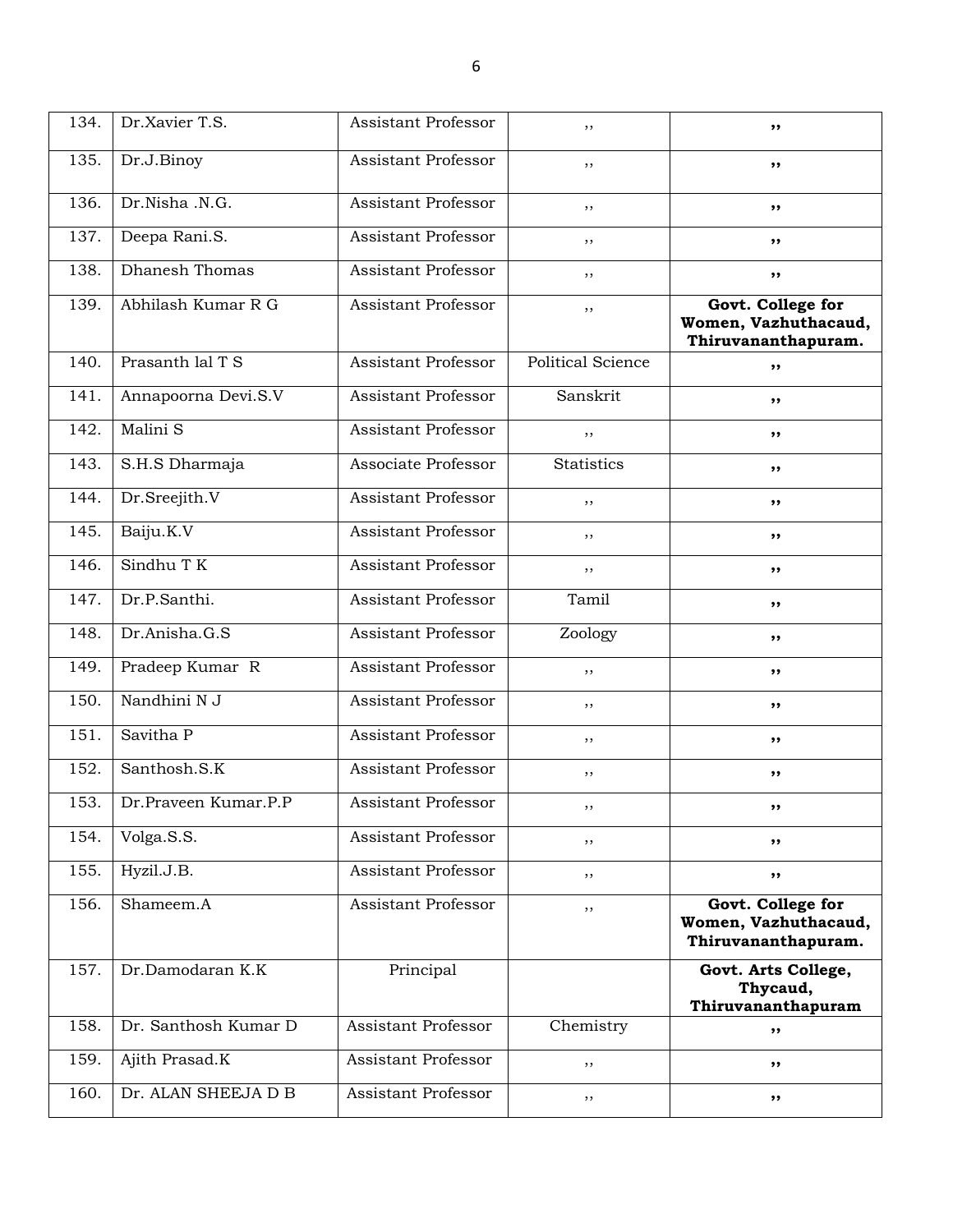| 161. | Dr. VISHNU V S          | <b>Assistant Professor</b> | ,,            | ,,                                                    |
|------|-------------------------|----------------------------|---------------|-------------------------------------------------------|
| 162. | SABITHA MOHAN M R       | Assistant Professor        | ,,            | ,,                                                    |
| 163. | SUBRAMONIAN P           | Assistant Professor        | Commerce      | ,,                                                    |
| 164. | SATHEESH BABU A.T       | Assistant Professor        | , ,           | ,,                                                    |
| 165. | RABITHA M V             | <b>Assistant Professor</b> | ,,            | Govt. Arts College,<br>Thycaud,<br>Thiruvananthapuram |
| 166. | DR.BIJU SK              | <b>Assistant Professor</b> | ,,            | ,,                                                    |
| 167. | DR.GRACIOUS.J           | Assistant Professor        | ,,            | ,,                                                    |
| 168. | <b>GIRISH G</b>         | <b>Assistant Professor</b> | , ,           | ,,                                                    |
| 169. | DR.PURUSHOTHAMAN V<br>M | Assistant Professor        | ,,            | ,,                                                    |
| 170. | <b>SUNIL KUMAR V</b>    | <b>Assistant Professor</b> | ,,            | ,,                                                    |
| 171. | SUNIL KUMAR K K         | <b>Assistant Professor</b> | ,,            | ,,                                                    |
| 172. | <b>ANITHA K</b>         | Assistant Professor        | Economics     | ,,                                                    |
| 173. | DR.BINDU S              | Associate Professor        | ,,            | ,,                                                    |
| 174. | VEENA RENJINI K K       | Assistant Professor        | ,,            | ,,                                                    |
| 175. | <b>SALY M S</b>         | Assistant Professor        | , ,           | ,,                                                    |
| 176. | DR.ABIN T MATHEWS       | Assistant Professor        | ,,            | ,,                                                    |
| 177. | PRATHIBHA H             | Assistant Professor        | , ,           | ,,                                                    |
| 178. | SINISH KV               | <b>Assistant Professor</b> | ,,            | ,,                                                    |
| 179. | FRANCIS ASSISI T        | Assistant Professor        | $, \,$        | ,,                                                    |
| 180. | DR.DEEPALC              | Assistant Professor        | English       | ,,                                                    |
| 181. | DR.RENJINI R            | Assistant Professor        | , ,           | ,,                                                    |
| 182. | DR.MEERA BABY R         | Assistant Professor        | $, \,$        | ,,                                                    |
| 183. | DR.GIREESH J            | Assistant Professor        | $, \,$        | ,,                                                    |
| 184. | DR.MANJU C.R            | Assistant Professor        | , ,           | ,,                                                    |
| 185. | DR.HIMA S MADHU         | Assistant Professor        | ,,            | ,,                                                    |
| 186. | ANJU A PALAVILA         | Assistant Professor        | , ,           | ,,                                                    |
| 187. | AJITH KUMAR P           | Assistant Professor        | Botany        | ,,                                                    |
| 188. | <b>BOSCO LAWARENCE</b>  | Assistant Professor        | $, \,$        | ,,                                                    |
| 189. | DR.RAMYA R PRABHU       | Assistant Professor        | BioTechnology | ,,                                                    |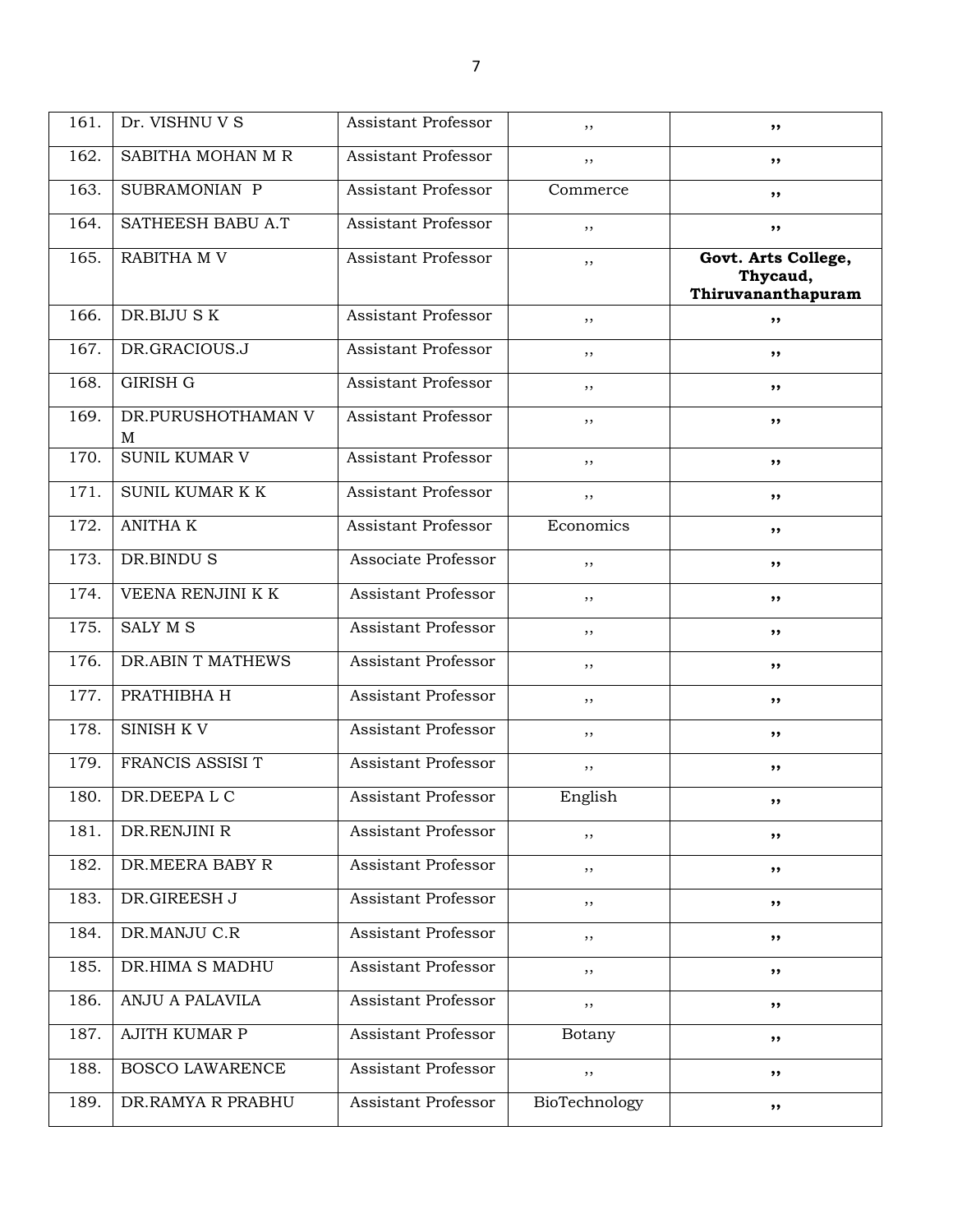| 190. | DR.RAGASEEMA V M                   | <b>Assistant Professor</b> | ,,                       | ,,                                                    |
|------|------------------------------------|----------------------------|--------------------------|-------------------------------------------------------|
| 191. | <b>BIJI M S</b>                    | Assistant Professor        | Physics                  | ,,                                                    |
| 192. | SEEMA C S                          | Assistant Professor        | ,,                       | ,,                                                    |
| 193. | DR.VIKAS L S                       | Assistant Professor        | ,,                       | ,,                                                    |
| 194. | DR.SHEELAKL                        | Associate Professor        | <b>Statistics</b>        | ,,                                                    |
| 195. | DR.N.V SREEKUMAR                   | Assistant Professor        | ,,                       | ,,                                                    |
| 196. | DR.VINESHKUMAR B                   | Assistant Professor        | ,,                       | ,,                                                    |
| 197. | DHANYA NAIR R                      | Assistant Professor        | ,,                       | ,,                                                    |
| 198. | LAJI M                             | Assistant Professor        | ,,                       | ,,                                                    |
| 199. | KUMARI SREEJA S NAIR               | Assistant Professor        | Mathematics              | ,,                                                    |
| 200. | DR.GANESH M                        | Assistant Professor        | Hindi                    | ,,                                                    |
| 201. | <b>HARILAL C</b>                   | Assistant Professor        | <b>Political Science</b> | ,,                                                    |
| 202. | DR.PRIYA L                         | Assistant Professor        | Sanskrit                 | ,,                                                    |
| 203. | DR.BENADY K                        | Assistant Professor        | Tamil                    | ,,                                                    |
| 204. | SAKHARIYA T                        | Assistant Professor        | History                  | ,,                                                    |
| 205. | DR.BIMAL LAZER                     | Assistant Professor        | Physica Education        | ,,                                                    |
| 206. | <b>DALIYA S</b>                    | Assistant Professor        | Malayalam                | ,,                                                    |
| 207. | TESSIE NAZARETH                    | Assistant Professor        | French                   | Govt. Arts College,<br>Thycaud,<br>Thiruvananthapuram |
| 208. | DR.ANIL KUMAR J                    | Principal                  |                          | <b>University College,</b><br>Thiruvananthapuram      |
| 209. | DR. N. SHAMNAD                     | Assistant professor        | Arabic                   | ,,                                                    |
| 210. | DR. K MOHAMMED ALI<br><b>ASKAR</b> | Assistant professor        | ,,                       | ,,                                                    |
| 211. | DR. E ABDUL LATHEEF                | Assistant professor        | ,,                       | ,,                                                    |
| 212. | ISMAIL KUNJU J                     | Assistant professor        | ,,                       | ,,                                                    |
| 213. | ABDUL MALIK.A                      | Assistant professor        | , ,                      | ,,                                                    |
| 214. | DR. MUHAMMED BAVA.P                | Assistant professor        | , ,                      | ,,                                                    |
| 215. | ANVAR KOYAMBURAVAN                 | Assistant professor        | ,,                       | ,,                                                    |
| 216. | DR. MAYA MADHAVAN                  | Assistant Professor        | Bio Chemistry            | ,,                                                    |
| 217. | <b>S.SASIKUMAR</b>                 | Associate Professor        | Botany                   | ,,                                                    |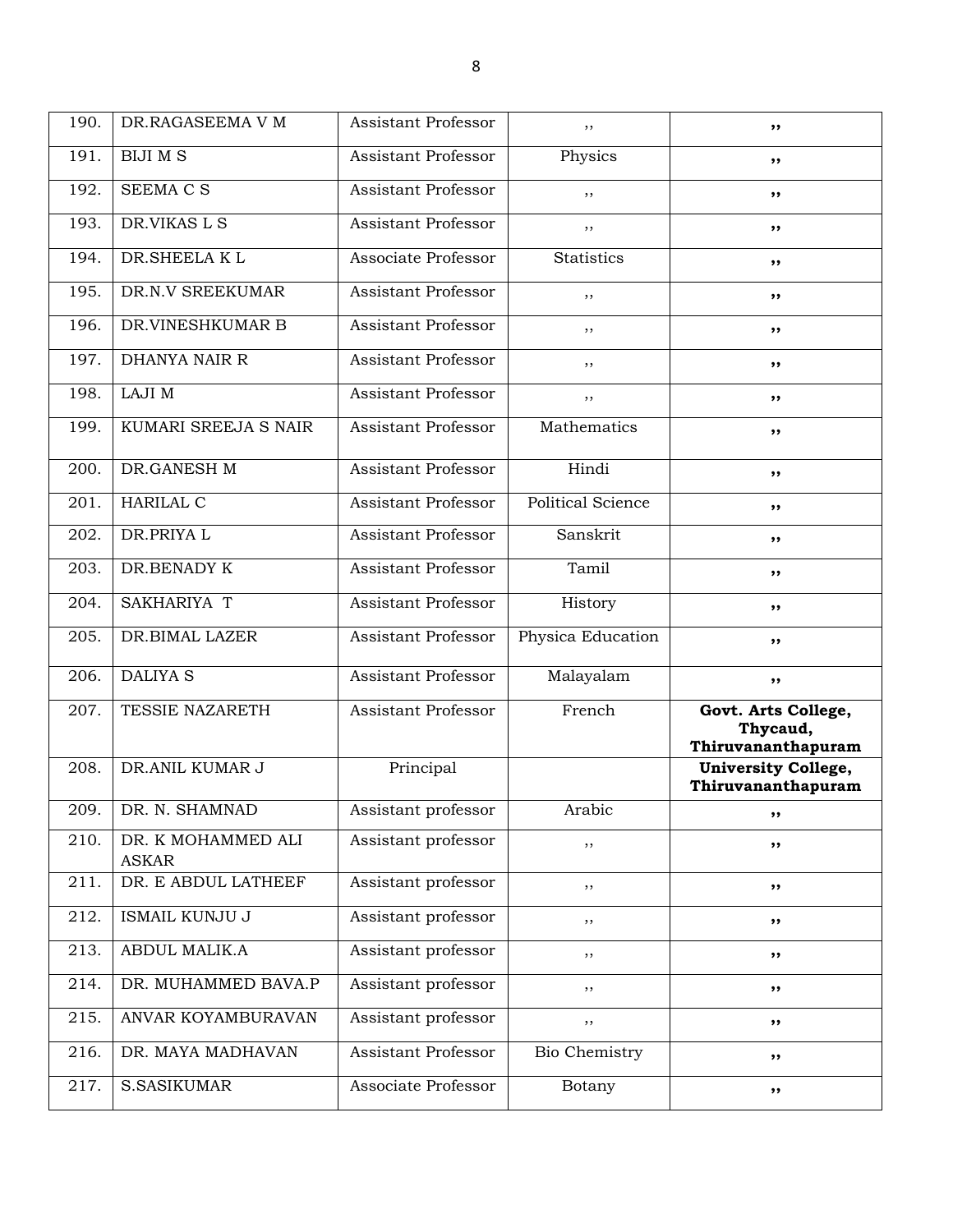| 218. | DR. SUDHA BAI. R      | Assistant Professor        | $, \,$    | ,,                                               |
|------|-----------------------|----------------------------|-----------|--------------------------------------------------|
| 219. | DR. S SUBRAMANIAN     | Assistant Professor        | ,,        | ,,                                               |
| 220. | DR. SANDHIA G S       | Assistant professor        | ,,        | ,,                                               |
| 221. | DR. T. S PREETHA      | Assistant professor        | $, \,$    | <b>University College,</b><br>Thiruvananthapuram |
| 222. | DR. LAIJA. S. NAIR    | Assistant professor        | ,,        | ,,                                               |
| 223. | DR. REMAKANTHAN. A    | Assistant professor        | ,,        | ,,                                               |
| 224. | DR. BINDUMOLE .V.R    | Assistant professor        | ,,        | ,,                                               |
| 225. | DR. MANISANKAR BABU   | Assistant professor        | ,,        | ,,                                               |
| 226. | PARVATHY H.S          | Assistant professor        | $, \,$    | ,,                                               |
| 227. | DR. V. SADASIVAN      | Associate Professor        | Chemistry | ,,                                               |
| 228. | <b>LEKHAVS</b>        | Assistant Professor        | ,,        | ,,                                               |
| 229. | DR. VIJUKUMAR V. G.   | Assistant Professor        | ,,        | ,,                                               |
| 230. | Dr. SHINY P. LAILA    | Assistant Professor        | ,,        | ,,                                               |
| 231. | Dr. SYAM CHAND. S. S. | <b>Assistant Professor</b> | $, \,$    | ,,                                               |
| 232. | DR. K. RAJESH         | Assistant Professor        | , ,       | ,,                                               |
| 233. | DR.VIDYA V G          | Assistant Professor        | ,,        | ,,                                               |
| 234. | DR.P.G RADHAKRISHNAN  | Assistant Professor        | ,,        | ,,                                               |
| 235. | SHUBHA. S. KUMAR      | Assistant Professor        | ,,        | ,,                                               |
| 236. | DR. SHERIN G. THOMAS  | Assistant Professor        | $, \,$    | ,,                                               |
| 237. | DR. RANI PAVITHRAN    | Assistant Professor        | $, \,$    | ,,                                               |
| 238. | DR. ASIF. A           | Assistant Professor        | ,,        | ,,                                               |
| 239. | PRAKASH. G. T         | Assistant Professor        | $, \,$    | ,,                                               |
| 240. | SINDHU. T. K          | Assistant Professor        | $, \,$    | ,,                                               |
| 241. | DR.AMBA DAS           | Assistant Professor        | , ,       | ,,                                               |
| 242. | DR.G.L ARUNJILAL      | Associate Professor        | Economics | ,,                                               |
| 243. | DR V. NAGARAJA NAIDU  | Associate Professor        | $, \,$    | ,,                                               |
| 244. | ANILKUMAR. P          | Assistant Professor        | $, \,$    | ,,                                               |
| 245. | SHEEJA J              | Assistant Professor        | $, \,$    | ,,                                               |
| 246. | DR. R. SANTHOSH       | Assistant Professor        | $, \,$    | ,,                                               |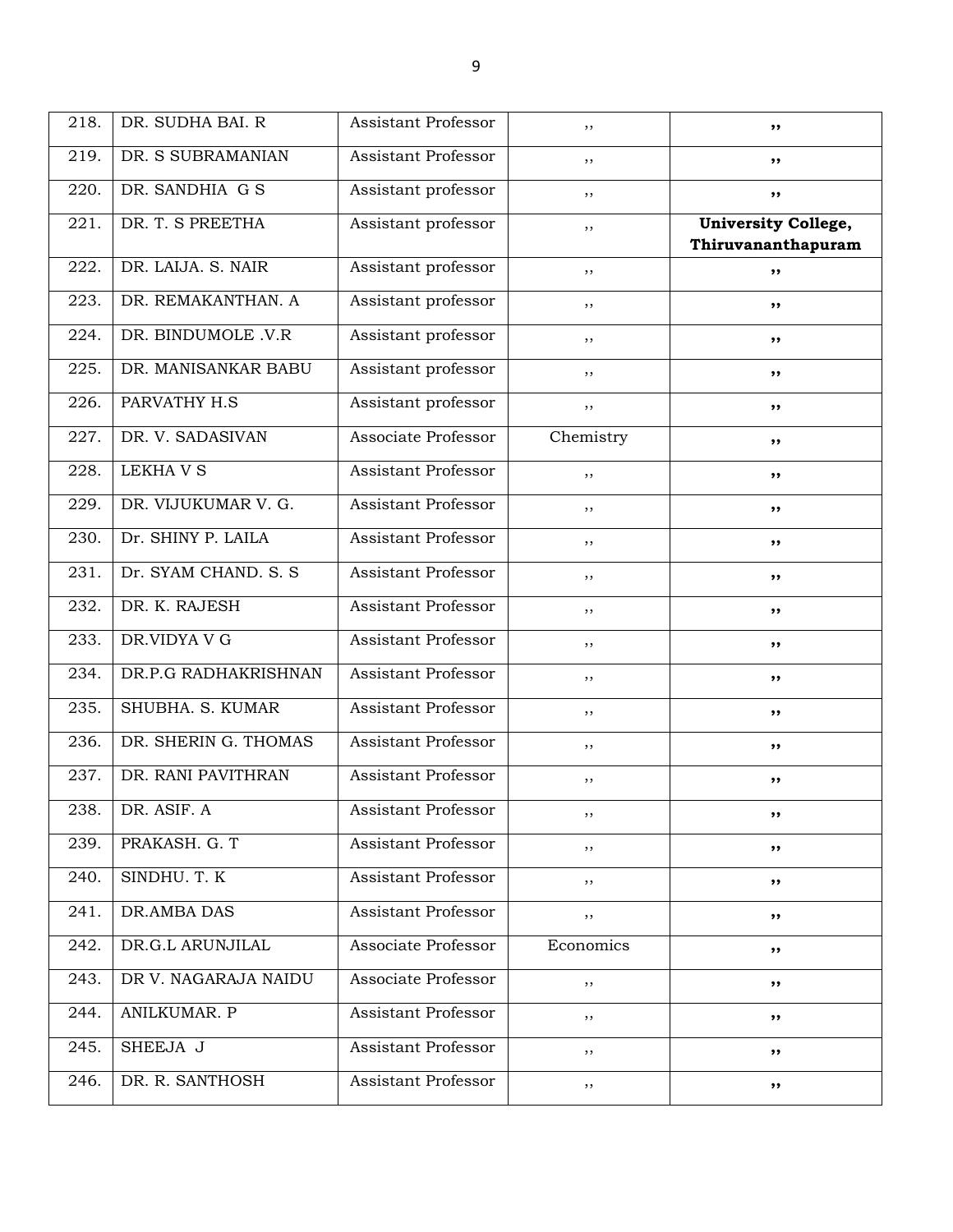| 247. | DR.C.A PRIYESH.                 | Assistant Professor | , ,     | ,,                                               |
|------|---------------------------------|---------------------|---------|--------------------------------------------------|
| 248. | <b>SHIJO PHILIP</b>             | Assistant Professor | ,,      | ,,                                               |
| 249. | SHIBU. A. S                     | Assistant Professor | ,,      | ,,                                               |
| 250. | DR.SHEELA M.C                   | Assistant Professor | ,,      | <b>University College,</b><br>Thiruvananthapuram |
| 251. | DR. AABHA BENJAMIN              | Assistant Professor | ,,      | ,,                                               |
| 252. | DR. JOMON MATHEW                | Assistant Professor | ,,      | ,,                                               |
| 253. | RESMI. K. SASI                  | Assistant Professor | ,,      | ,,                                               |
| 254. | DR. RONY THOMAS<br><b>RAJAN</b> | Assistant Professor | ,,      | ,,                                               |
| 255. | CHRIBUNA VISWAS P.S.            | Assistant Professor | English | ,,                                               |
| 256. | PRAVEENA THOMPSON               | Assistant Professor | ,,      | ,,                                               |
| 257. | N M BABU                        | Assistant Professor | ,,      | ,,                                               |
| 258. | DIVYA. G. S                     | Assistant Professor | ,,      | ,,                                               |
| 259. | DR CHITRA V.R.                  | Assistant Professor | , ,     | ,,                                               |
| 260. | KAIKASI. V. S                   | Assistant Professor | ,,      | ,,                                               |
| 261. | REEJA THANKACHAN                | Assistant Professor | ,,      | ,,                                               |
| 262. | NISHAN.                         | Assistant Professor | ,,      | ,,                                               |
| 263. | KRISHNA KUMAR R.                | Assistant Professor | ,,      | ,,                                               |
| 264. | URMILA. K                       | Assistant Professor | ,,      | ,,                                               |
| 265. | JISHA V.S.                      | Assistant Professor | ,,      | ,,                                               |
| 266. | DR. DEEPA PRASAD. L             | Assistant Professor | ,,      | ,,                                               |
| 267. | <b>NALIN GANESH</b>             | Assistant Professor | , ,     | ,,                                               |
| 268. | SIVA SAM. U. S                  | Assistant Professor | ,,      | ,,                                               |
| 269. | SOUMYA. S                       | Assistant Professor | , ,     | ,,                                               |
| 270. | SAJANA SANAL                    | Assistant Professor | , ,     | ,,                                               |
| 271. | AL-MUNEERA J                    | Assistant Professor | , ,     | ,,                                               |
| 272. | <b>MANJU P.B</b>                | Assistant Professor | ,,      | ,,                                               |
| 273. | ANU.S                           | Assistant Professor | , ,     | ,,                                               |
| 274. | T. K. RAJENDRAN                 | Assistant Professor | , ,     | ,,                                               |
| 275. | RESHMY.G.S                      | Assistant Professor | $, \,$  | ,,                                               |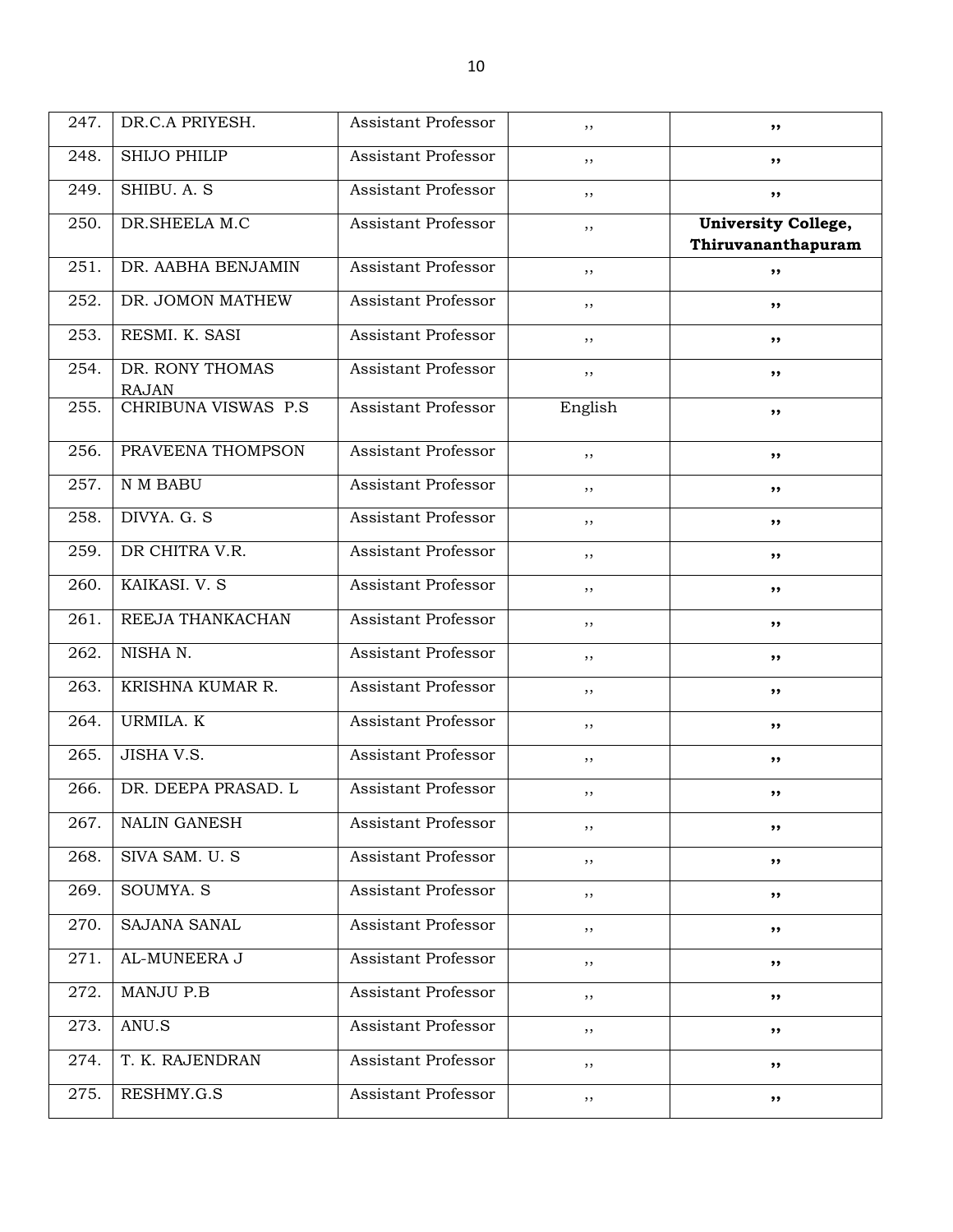| 276. | DR.PARASURAMAN M.N             | Assistant Professor        | $, \,$    | ,,                                               |
|------|--------------------------------|----------------------------|-----------|--------------------------------------------------|
| 277. | RESHMA MARIA<br><b>SAMPATH</b> | Assistant Professor        | French    | ,,                                               |
| 278. | HEMA S. MENON                  | Associate Professor        | Geography | ,,                                               |
| 279. | BINDU SOMANATHAN               | Associate Professor        | ,,        | <b>University College,</b><br>Thiruvananthapuram |
| 280. | DIVYA. P                       | Assistant Professor        | ,,        | ,,                                               |
| 281. | Dr. V.K. Jayalekshmi           | Assistant Professor        | ,,        | ,,                                               |
| 282. | Prasad Rajendran               | <b>Assistant Professor</b> | ,,        | ,,                                               |
| 283. | Dr. Rubeena. T. A.             | Assistant Professor        | ,,        | ,,                                               |
| 284. | Yamuna V.L.                    | Assistant Professor        | ,,        | ,,                                               |
| 285. | Reejo R.J                      | Assistant Professor        | ,,        | ,,                                               |
| 286. | Dhanush D.M                    | Assistant Professor        | $, \,$    | ,,                                               |
| 287. | Shaheersha.S.K                 | <b>Assistant Professor</b> | $, \,$    | ,,                                               |
| 288. | K. Viswambharan                | Associate Professor        | Geology   | ,,                                               |
| 289. | E. V. Manoj                    | Assistant Professor        | ,,        | ,,                                               |
| 290. | Dr. Gangadhar K.               | <b>Assistant Professor</b> | ,,        | ,,                                               |
| 291. | R. Pradeep Kumar               | Assistant Professor        | ,,        | ,,                                               |
| 292. | Arun. J. John                  | Assistant Professor        | ,,        | ,,                                               |
| 293. | Anjana A.V Panicker            | Assistant Professor        | , ,       | ,,                                               |
| 294. | Dr.K.P Jaikiran                | Associate Professor        | ,,        | ,,                                               |
| 295. | Dr. Shinu. N                   | Assistant Professor        | $, \,$    | ,,                                               |
| 296. | Dr. Shamli.M.M                 | Assistant Professor        | Hindi     | ,,                                               |
| 297. | Dr.Rakhi Balagopal             | Assistant Professor        | , ,       | ,,                                               |
| 298. | Dr.Sheela Kumari L             | Assistant Professor        | $, \,$    | ,,                                               |
| 299. | Dr.Sudha A.S                   | Assistant Professor        | , ,       | ,,                                               |
| 300. | Dr. Manju Ramachandran         | Assistant Professor        | , ,       | ,,                                               |
| 301. | Dr.Sheeba Sharath.S            | Assistant Professor        | , ,       | ,,                                               |
| 302. | Dr.S.R Sreekala                | Assistant Professor        | , ,       | ,,                                               |
| 303. | Dr. Jayasree.O                 | Assistant Professor        | , ,       | ,,                                               |
| 304. | Dr. Rathee.D                   | Assistant Professor        | $, \,$    | ,,                                               |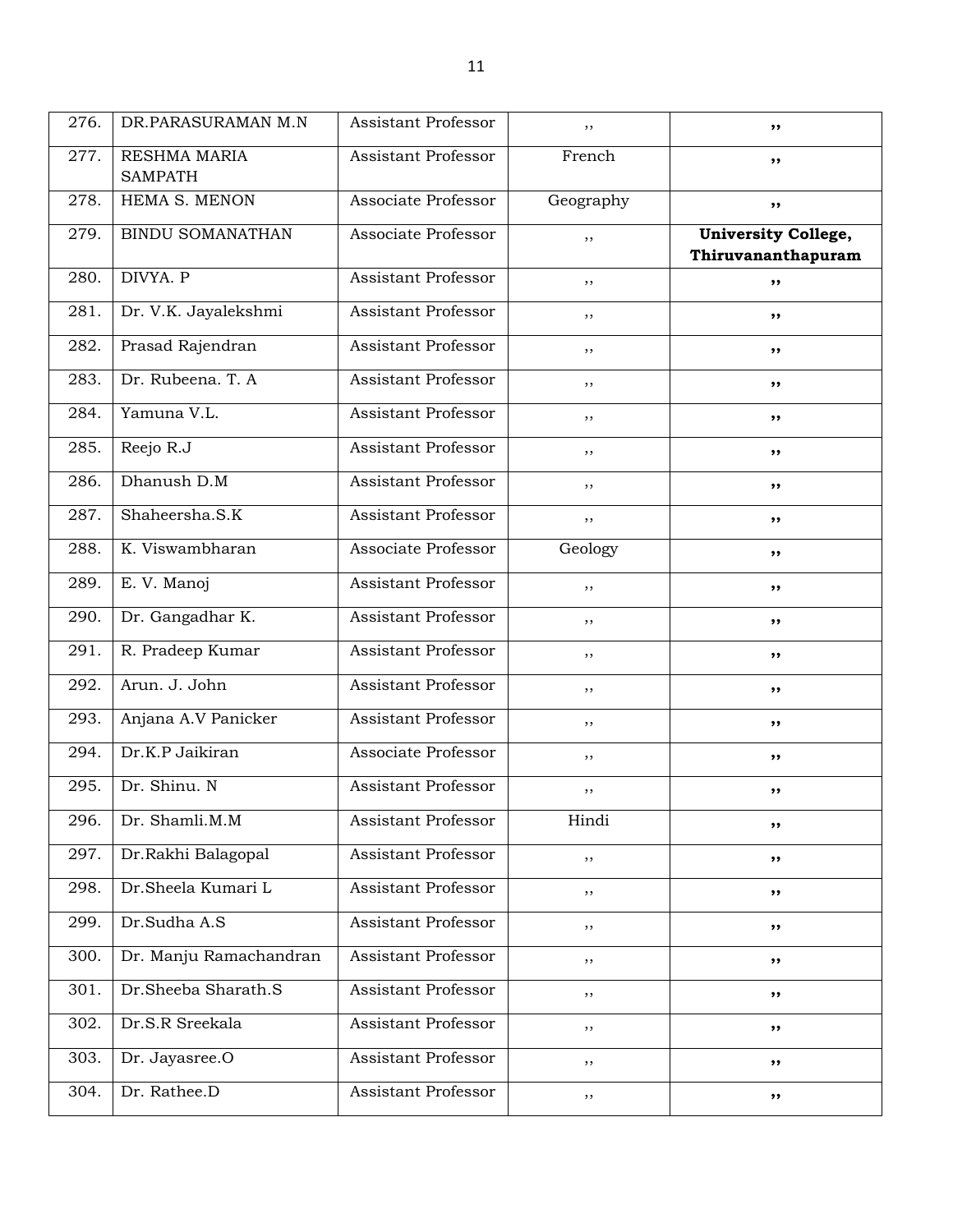| 305. | Dr.S Sunil Kumar     | Assistant Professor        | ,,                     | ,,                                               |
|------|----------------------|----------------------------|------------------------|--------------------------------------------------|
| 306. | Dr.Sophia Rajan      | Assistant Professor        | ,,                     | ,,                                               |
| 307. | Dr.Jayakrishnan.J    | Assistant Professor        | ,,                     | ,,                                               |
| 308. | Sajeev Singh. M. K   | Assistant Professor        | History                | <b>University College,</b><br>Thiruvananthapuram |
| 309. | Dr. Gopakumaran Nair | Assistant Professor        | ,,                     | ,,                                               |
| 310. | Dr. Shakeela. U. V   | Assistant Professor        | ,,                     | ,,                                               |
| 311. | Dr.Sinitha G.S.      | Assistant Professor        | ,,                     | ,,                                               |
| 312. | Sindhu K.K.          | Assistant Professor        | ,,                     | ,,                                               |
| 313. | Dr. Robinson Jose K. | Assistant Professor        | ,,                     | ,,                                               |
| 314. | Dr. S. Unnikrishnan  | Assistant Professor        | ,,                     | ,,                                               |
| 315. | Dr. John. S.P        | Assistant Professor        | ,,                     | ,,                                               |
| 316. | Dr.A. Balakrishnan   | Assistant Professor        | , ,                    | ,,                                               |
| 317. | Suresh. J,           | <b>Assistant Professor</b> | ,,                     | ,,                                               |
| 318. | Aniziya Jayapalan    | Assistant Professor        | ,,                     | ,,                                               |
| 319. | Dr.Joy.B             | Assistant Professor        | ,,                     | ,,                                               |
| 320. | Shajeer S            | Assistant Professor        | <b>Islamic History</b> | ,,                                               |
| 321. | Manoj R              | Assistant Professor        | ,,                     | ,,                                               |
| 322. | Sukesh Kuamradas     | Assistant Professor        | ,,                     | ,,                                               |
| 323. | Sima Ojas            | Assistant Professor        | ,,                     | ,,                                               |
| 324. | Abdul Kareem T.B.    | <b>Assistant Professor</b> | ,,                     | ,,                                               |
| 325. | Sheeja O.            | Assistant Professor        | ,,                     | ,,                                               |
| 326. | Anil Kumar K         | Assistant Professor        | ,,                     | ,,                                               |
| 327. | Manisree T           | Assistant Professor        | ,,                     | ,,                                               |
| 328. | Rumla Beegum S       | Assistant Professor        | , ,                    | ,,                                               |
| 329. | L. Asokan            | Assistant Professor        | Malayalam              | ,,                                               |
| 330. | Dr.Dharmarajan S.S   | Assistant Professor        | , ,                    | ,,                                               |
| 331. | Sreeja J.S           | Assistant Professor        | $, \,$                 | ,,                                               |
| 332. | Dr.Selvamony. K. B   | Assistant Professor        | , ,                    | ,,                                               |
| 333. | Sabu H.              | Assistant Professor        | , ,                    | ,,                                               |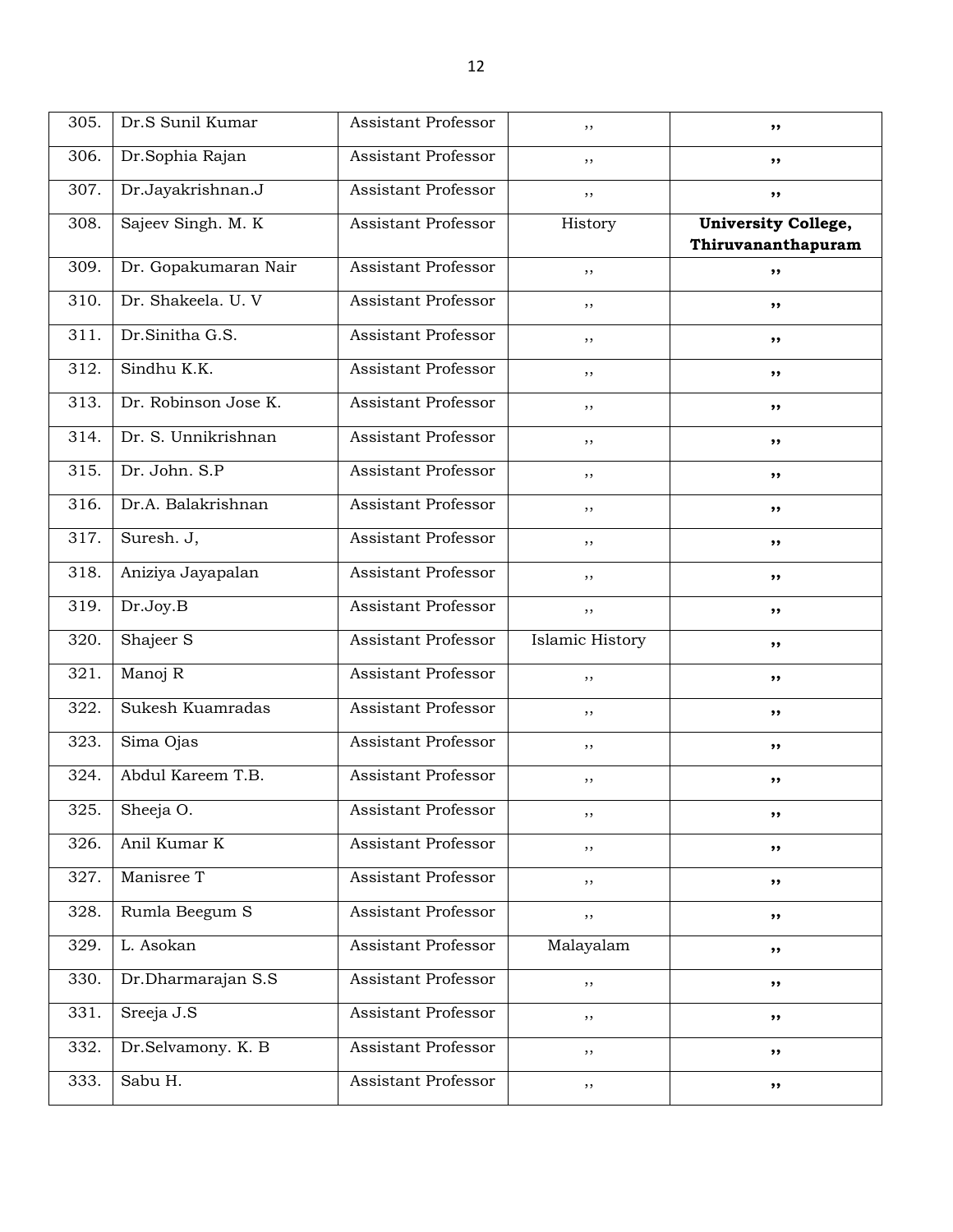| 334. | Dr.R.B Sreekala        | Assistant Professor        | ,,                    | ,,                                               |
|------|------------------------|----------------------------|-----------------------|--------------------------------------------------|
| 335. | Dr. Vineeth V.S        | Assistant Professor        | ,,                    | ,,                                               |
| 336. | Dr. Sushama Kumari K.S | Assistant Professor        | ,,                    | ,,                                               |
| 337. | Dr.P.S Rajeshkumar     | Assistant Professor        | ,,                    | <b>University College,</b><br>Thiruvananthapuram |
| 338. | Dr.Kumar J             | Assistant Professor        | ,,                    | ,,                                               |
| 339. | Reghunathan Pillai G   | Assistant Professor        | ,,                    | ,,                                               |
| 340. | Manju.k                | Assistant Professor        | ,,                    | ,,                                               |
| 341. | Dr. T.K Sanitha        | Assistant Professor        | Philosophy            | ,,                                               |
| 342. | Dr.Radharani P         | Assistant Professor        | ,,                    | ,,                                               |
| 343. | Dr.Joby Cheriyan       | Assistant Professor        | ,,                    | ,,                                               |
| 344. | Sajeena S              | Assistant Professor        | ,,                    | ,,                                               |
| 345. | Dr.Y.Saji              | Assistant Professor        | ,,                    | ,,                                               |
| 346. | Dr.Asha K.B            | Assistant Professor        | ,,                    | ,,                                               |
| 347. | Priya O                | Assistant Professor        | ,,                    | ,,                                               |
| 348. | Tara Jane Paul         | Assistant Professor        | ,,                    | ,,                                               |
| 349. | Vijitha V              | Assistant Professor        | ,,                    | ,,                                               |
| 350. | Dr.Sreekumar M         | <b>Assistant Professor</b> | ,,                    | ,,                                               |
| 351. | Dr.Muhammed Shafeek A  | <b>Assistant Professor</b> | Physical<br>Education | ,,                                               |
| 352. | Jayan K.M              | <b>Assistant Professor</b> | ,,                    | ,,                                               |
| 353. | Santhosh Kumar G       | Associate Professor        | Physics               | ,,                                               |
| 354. | Sajan P Shamsudeen     | Assistant Professor        | ,,                    | ,,                                               |
| 355. | Vivekanandan R.S       | Assistant Professor        | ,,                    | ,,                                               |
| 356. | Arya B                 | Assistant Professor        | ,,                    | ,,                                               |
| 357. | Madhu.G                | Assistant Professor        | ,,                    | ,,                                               |
| 358. | Amarnadh R. U          | <b>Assistant Professor</b> | ,,                    | ,,                                               |
| 359. | Saji. S. K             | Assistant Professor        | ,,                    | ,,                                               |
| 360. | Viji V.R.              | Assistant Professor        | ,,                    | ,,                                               |
| 361. | Dr. Santhosh G.        | Assistant Professor        | ,,                    | ,,                                               |
| 362. | Vipin Das V.           | Assistant Professor        | $, \,$                | ,,                                               |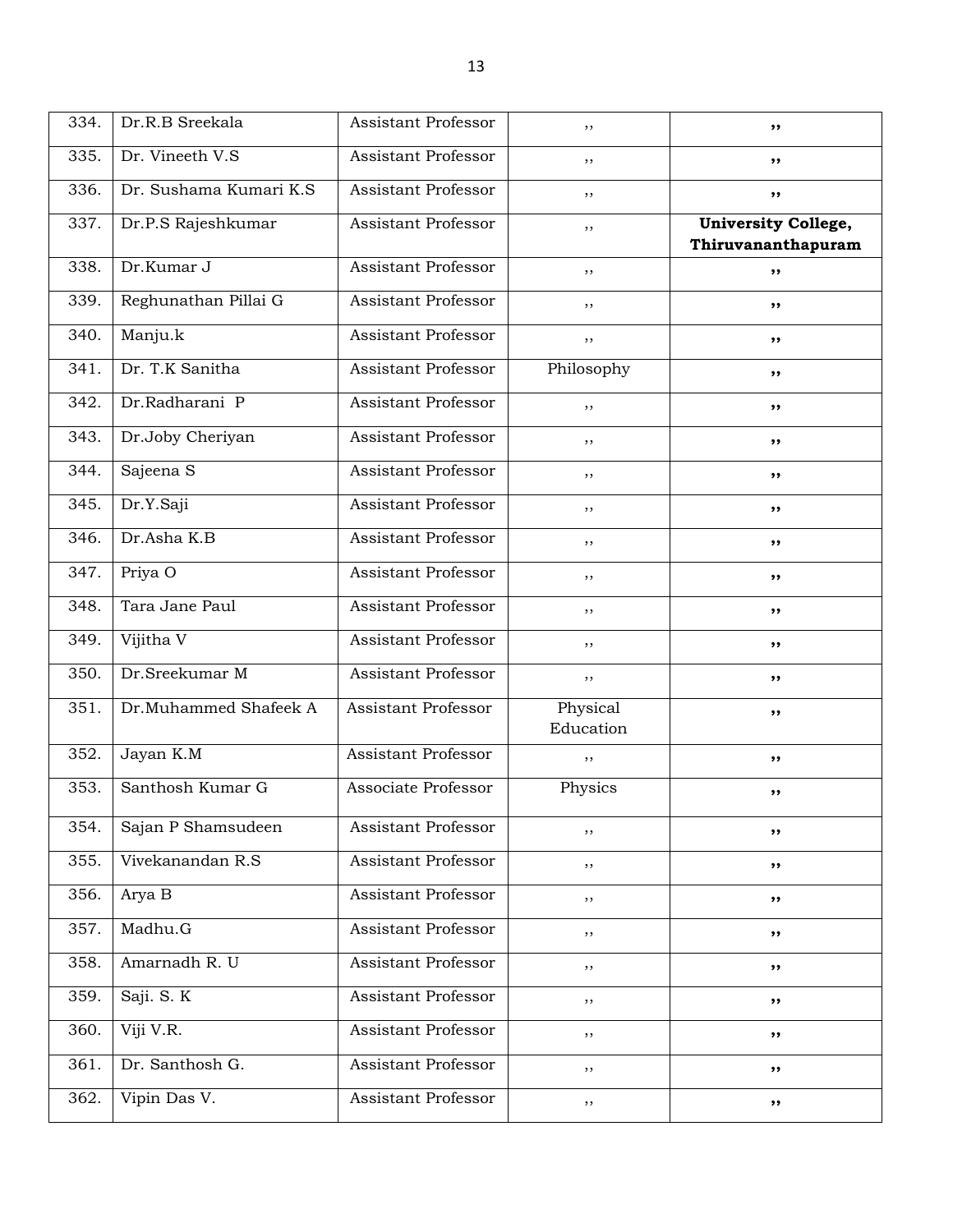| 363. | Nayana Madhu               | Assistant Professor        | ,,                       | ,,                                               |
|------|----------------------------|----------------------------|--------------------------|--------------------------------------------------|
| 364. | Dr. Vinod Kumar R.         | Assistant Professor        | ,,                       | ,,                                               |
| 365. | Dr. Prince. P. R           | Assistant Professor        | ,,                       | ,,                                               |
| 366. | Soumya. S. S               | <b>Assistant Professor</b> | ,,                       | <b>University College,</b><br>Thiruvananthapuram |
| 367. | Dr. Sandhya S Nair         | Assistant Professor        | <b>Political Science</b> | ,,                                               |
| 368. | Aneesh S.                  | Assistant Professor        | ,,                       | ,,                                               |
| 369. | Dr. Anil Kumar P.          | Assistant Professor        | ,,                       | ,,                                               |
| 370. | Dr.Satheesh Kumar. P. K    | Assistant Professor        | ,,                       | ,,                                               |
| 371. | Firosekhan S.N             | Assistant Professor        | ,,                       | ,,                                               |
| 372. | Sini. L                    | Assistant Professor        | ,,                       | ,,                                               |
| 373. | Jisha Abraham              | Assistant Professor        | ,,                       | ,,                                               |
| 374. | Dr. Harikumar S.L          | Assistant Professor        | ,,                       | ,,                                               |
| 375. | Manu M.R                   | Assistant Professor        | ,,                       | ,,                                               |
| 376. | Dr. Shibu. K               | Assistant Professor        | Psychology               | ,,                                               |
| 377. | Dr. Swapna<br>Ramachandran | Assistant Professor        | ,,                       | ,,                                               |
| 378. | Harikrishnan A             | Assistant Professor        | ,,                       | ,,                                               |
| 379. | Dr.Justine K James         | Assistant Professor        | $, \,$                   | ,,                                               |
| 380. | Hiya Roy                   | <b>Assistant Professor</b> | ,,                       | ,,                                               |
| 381. | Dr. K. Vasantha            | Assistant Professor        | Sanskrit                 | ,,                                               |
| 382. | Dr.K. Retheesh             | Assistant Professor        | ,,                       | ,,                                               |
| 383. | Dr. G. Usha Kumari         | Assistant Professor        | $, \,$                   | ,,                                               |
| 384. | Dr. K.S. Bindusree         | Assistant Professor        | $, \,$                   | ,,                                               |
| 385. | Dr. Anand Dileep Raj       | Assistant Professor        | $, \,$                   | ,,                                               |
| 386. | Shajeena. S                | Assistant Professor        | ,,                       | ,,                                               |
| 387. | Dr.Sajna. S                | <b>Assistant Professor</b> | $, \,$                   | ,,                                               |
| 388. | Somasekharan Pillai M      | Associate Professor        | Statistics               | ,,                                               |
| 389. | Saraswathy J               | Associate Professor        | ,,                       | ,,                                               |
| 390. | Prasad S.                  | Assistant Professor        | $, \,$                   | ,,                                               |
| 391. | Dr. Shibu D.S              | Assistant Professor        | $, \,$                   | ,,                                               |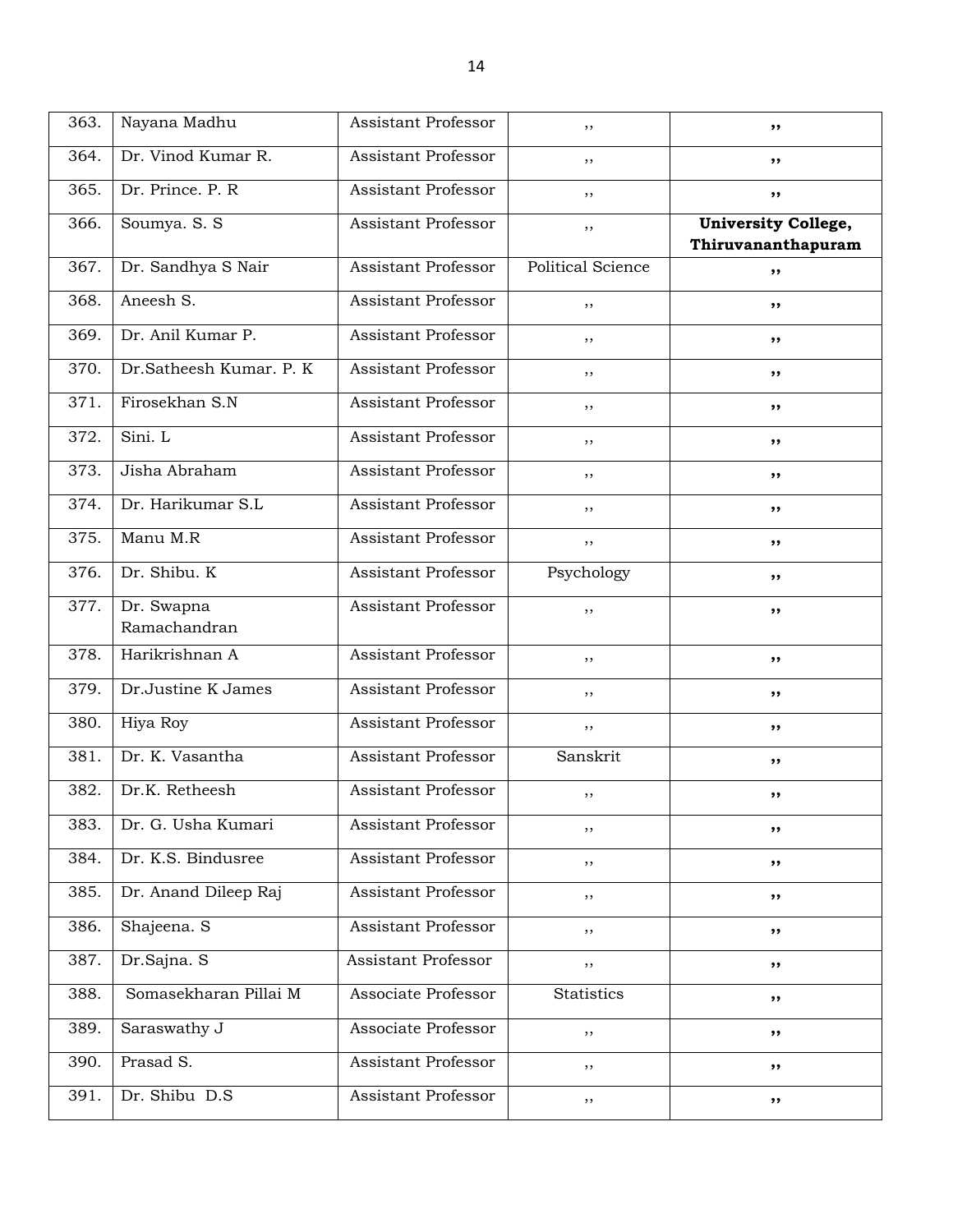| 392. | Sreejakumari.S          | <b>Assistant Professor</b> | ,,          | ,,                                               |
|------|-------------------------|----------------------------|-------------|--------------------------------------------------|
| 393. | Vidya T.R               | Assistant Professor        | ,,          | ,,                                               |
| 394. | Baby Shakeela C         | Assistant Professor        | Tamil       | ,,                                               |
| 395. | Dr. Dhanya V.S          | Assistant Professor        | $, \,$      | <b>University College,</b><br>Thiruvananthapuram |
| 396. | Dr. N.A.Aruna Giri      | Assistant Professor        | ,,          | ,,                                               |
| 397. | Dr. S Haseena           | Assistant Professor        | ,,          | ,,                                               |
| 398. | Dr.K. Manickaraj        | Assistant Professor        | ,,          | ,,                                               |
| 399. | Dr. Nisha Raffi         | Assistant Professor        | $, \,$      | ,,                                               |
| 400. | Shini S.                | Assistant Professor        | ,,          | ,,                                               |
| 401. | Dr. S.L.Helen Japa Rose | Assistant Professor        | ,,          | ,,                                               |
| 402. | Dr.M.Jencis kumar       | Assistant Professor        | ,,          | ,,                                               |
| 403. | Dr. Susha Dayanandan    | Assistant Professor        | Zoology     | ,,                                               |
| 404. | Dr. D. A. Evans         | Assistant Professor        | ,,          | ,,                                               |
| 405. | Dr. George Thomas       | Assistant Professor        | ,,          | ,,                                               |
| 406. | Dr. Aruna Devi C        | Assistant Professor        | , ,         | ,,                                               |
| 407. | Dr.Sajeeb Khan. A       | Assistant Professor        | ,,          | ,,                                               |
| 408. | Ayna Gayathri R.V.      | Assistant Professor        | ,,          | ,,                                               |
| 409. | Dr. Manomohan Antony    | Assistant Professor        | ,,          | ,,                                               |
| 410. | Dr. Ajitha V.S.         | Assistant Professor        | $, \,$      | ,,                                               |
| 411. | Arun K.L.               | Assistant Professor        | , ,         | ,,                                               |
| 412. | Sreeja G.R              | Assistant Professor        | ,,          | ,,                                               |
| 413. | Deepa.G                 | Assistant Professor        | $, \,$      | ,,                                               |
| 414. | Dr.S.Babu               | Associate Professor        | Mathematics | ,,                                               |
| 415. | Dr.N.Suresh Babu        | Assistant Professor        | , ,         | ,,                                               |
| 416. | Dr.K.Manilal            | Assistant Professor        | , ,         | ,,                                               |
| 417. | Dr.Mohandas.J.P         | Assistant Professor        | $, \,$      | ,,                                               |
| 418. | Dr.Jijoy Joseph         | Assistant Professor        | $, \,$      | ,,                                               |
| 419. | Preenu.C.S              | Assistant Professor        | $, \,$      | ,,                                               |
| 420. | John.K .Rajan           | Assistant Professor        | $, \,$      | ,,                                               |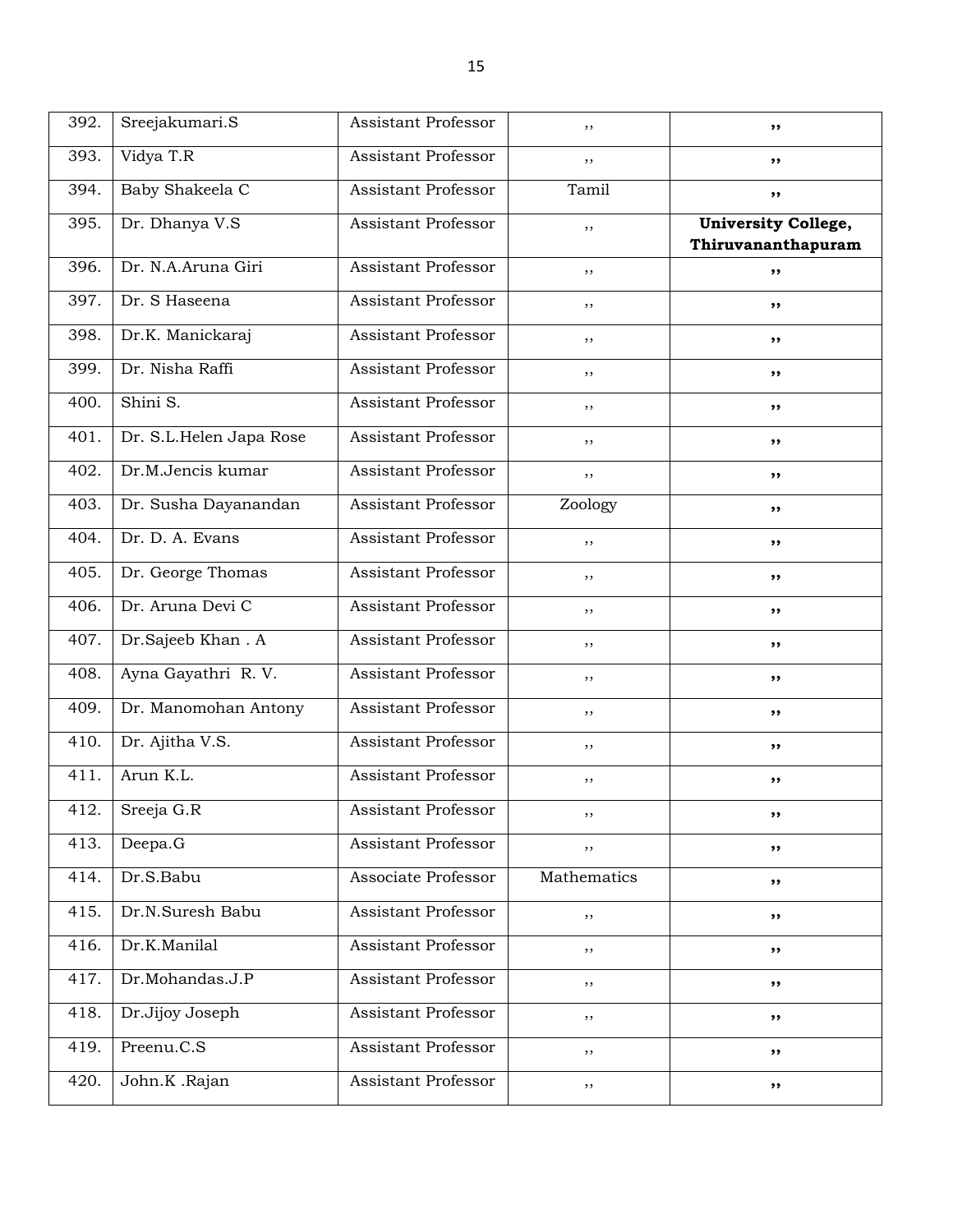| 421. | Subha.A.B              | Assistant Professor        | ,,                                       | ,,                                                     |
|------|------------------------|----------------------------|------------------------------------------|--------------------------------------------------------|
| 422. | Jomy Punalal           | Assistant Professor        | ,,                                       | ,,                                                     |
| 423. | Shaija.S               | Assistant Professor        | ,,                                       | <b>University College,</b><br>Thiruvananthapuram       |
| 424. | Dr.B.Unnikrishnan Nair | Principal                  |                                          | Govt. College,<br>Kariavatttom,<br>Thiruvananthapuram. |
| 425. | Dr.Santhosh.S,         | Associate Professor        | Chemistry and<br>Industrial<br>Chemistry | ,,                                                     |
| 426. | Lekshmi R K            | Assistant Professor        | ,,                                       | ,,                                                     |
| 427. | Bijitha B              | Assistant Professor        | ,,                                       | ,,                                                     |
| 428. | Asha S                 | Assistant Professor        | ,,                                       | ,,                                                     |
| 429. | Sudheer B              | Assistant Professor        | ,,                                       | ,,                                                     |
| 430. | Manoj K S              | Assistant Professor        | Malayalam                                | ,,                                                     |
| 431. | Dr.Baiju S             | Assistant Professor        | Mathematics                              | ,,                                                     |
| 432. | Sunitha <sub>S</sub>   | <b>Assistant Professor</b> | Sanskrit                                 | ,,                                                     |
| 433. | Dr.Prakash A           | Assistant Professor        | Hindi                                    | ,,                                                     |
| 434. | Syedali Fathima        | Assistant Professor        | Tamil                                    | ,,                                                     |
| 435. | Ashwini Ashok          | Assistant Professor        | French                                   | ,,                                                     |
| 436. | Dr.Rajeev Kumar        | Assistant Professor        | Physical<br>Education                    | ,,                                                     |
| 437. | Dr.Sini H              | <b>Assistant Professor</b> | Bio Chemistry                            | ,,                                                     |
| 438. | Dr.Radhika A           | <b>Assistant Professor</b> | ,,                                       | ,,                                                     |
| 439. | Dr.Boban.P.T           | Assistant Professor        | ,,                                       | ,,                                                     |
| 440. | C.R.Dhanya             | Assistant Professor        | ,,                                       | ,,                                                     |
| 441. | Dr.Sabeen.H.M          | Assistant Professor        | Geology                                  | ,,                                                     |
| 442. | A.S.Jaya               | Associate Professor        | Physics                                  | ,,                                                     |
| 443. | Deepti.S.Nair          | <b>Assistant Professor</b> | ,,                                       | ,,                                                     |
| 444. | S.Sreela               | Associate Professor        | ,,                                       | ,,                                                     |
| 445. | Jolly Bose R           | Assistant Professor        | ,,                                       | ,,                                                     |
| 446. | Jayaram.V.S            | Assistant Professor        | Zoology                                  | ,,                                                     |
| 447. | Dr.Abhilash A          | Assistant Professor        | $, \,$                                   | ,,                                                     |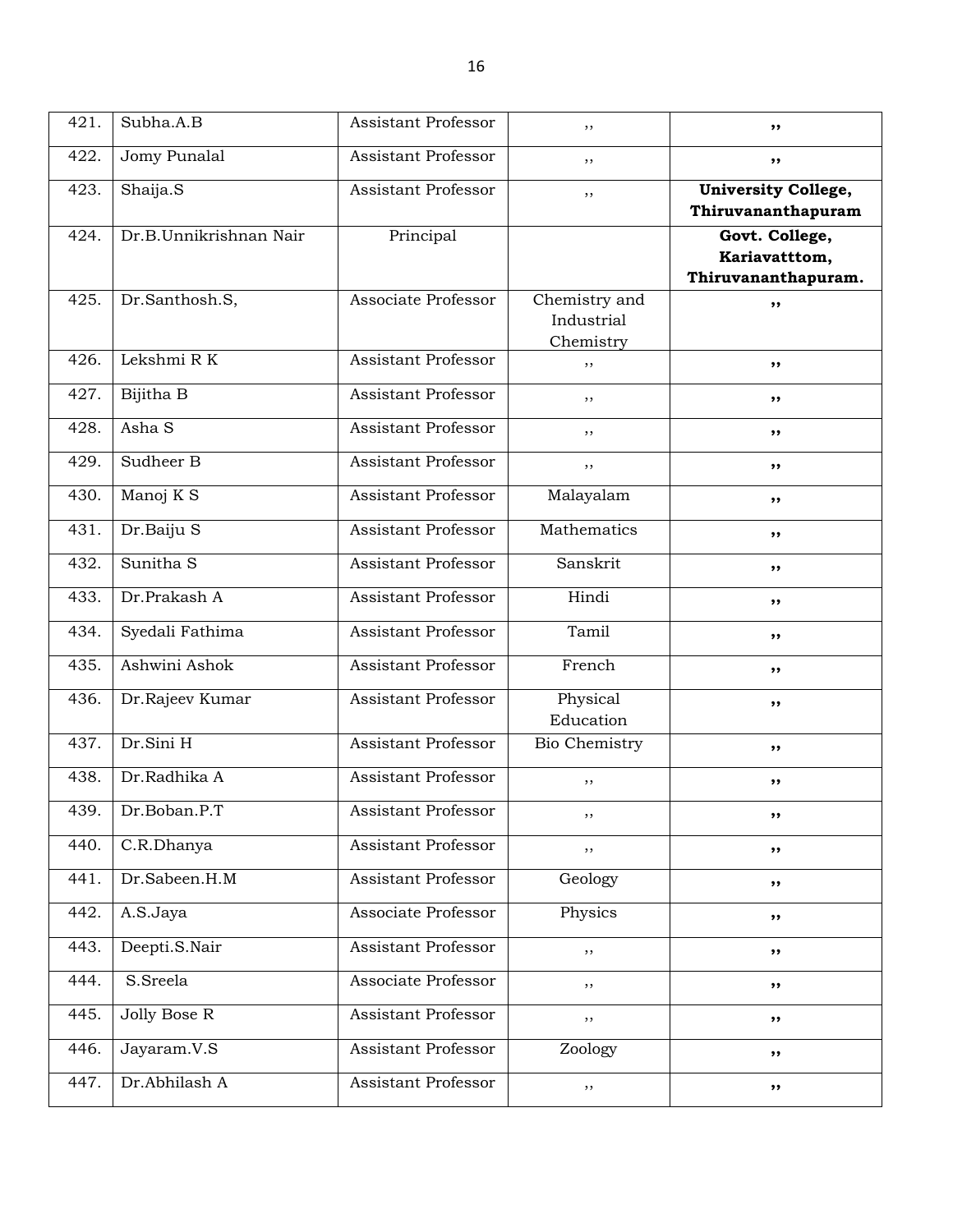| 448. | Raghul Subin S                    | Assistant Professor        | ,,                    | ,,                                                    |
|------|-----------------------------------|----------------------------|-----------------------|-------------------------------------------------------|
| 449. | N K Sajeev Kumar                  | Assistant Professor        | <b>Statistics</b>     | ,,                                                    |
| 450. | Anne Philip                       | Assistant Professor        | ,,                    | ,,                                                    |
| 451. | Anjana V                          | Assistant Professor        | ,,                    | ,,                                                    |
| 452. | Tina Elizabeth Mathew             | Assistant Professor        | Computer Science      | ,,                                                    |
| 453. | Vidya N P                         | Assistant Professor        | ,,                    | Govt. College,<br>Kariavatttom.<br>Thiruvananthapuram |
| 454. | Priya R                           | Assistant Professor        | ,,                    | ,,                                                    |
| 455. | Kumaresan K                       | Assistant Professor        | ,,                    | ,,                                                    |
| 456. | Sreeja S                          | Assistant Professor        | ,,                    | ,,                                                    |
| 457. | Anju T E                          | Assistant Professor        | ,,                    | ,,                                                    |
| 458. | Leena Mol O                       | Assistant Professor        | $, \,$                | ,,                                                    |
| 459. | Prasad T K                        | Assistant Professor        | Geography             | ,,                                                    |
| 460. | Higgins Robert                    | Assistant Professor        | ,,                    | ,,                                                    |
| 461. | Dr.Jairani P S                    | Assistant Professor        | <b>Bio Technology</b> | ,,                                                    |
| 462. | Dr.Soumyarani V S                 | Assistant Professor        | $, \,$                | ,,                                                    |
| 463. | Dr.Josna Rajan                    | Assistant Professor        | English               | ,,                                                    |
| 464. | Parvathy V                        | Assistant Professor        | ,,                    | ,,                                                    |
| 465. | Smitha D G                        | Assistant Professor        | Botany                | ,,                                                    |
| 466. | Binoy K R                         | <b>Assistant Professor</b> | ,,                    | Govt. College,<br>Kariavatttom<br>Thiruvananthapuram  |
| 467. | DR.UNNIKRISHNAN K                 | PRINCIPAL I/C              | Sahithya              | Govt. Sanskrit College,<br>Thiruvananthapuram         |
| 468. | DR.HARINARAYANAN M                | <b>ASST PROFESSOR</b>      | Jyothisha             | ,,                                                    |
| 469. | SUDHEESH O S                      | <b>ASST PROFESSOR</b>      | ,,                    | ,,                                                    |
| 470. | <b>GIRISH MP</b>                  | <b>ASST PROFESSOR</b>      | ,,                    | ,,                                                    |
| 471. | DR.JAYAKRISHNAN<br>NAMBOOTHIRI ND | ASST PROFESSOR             | ,,                    | ,,                                                    |
| 472. | <b>KRISHNENDRA S</b>              | <b>ASST PROFESSOR</b>      | $, \,$                | ,,                                                    |
| 473. | DR.LAKSHMI VIJAYAN V T            | <b>ASST PROFESSOR</b>      | Nyaya                 | ,,                                                    |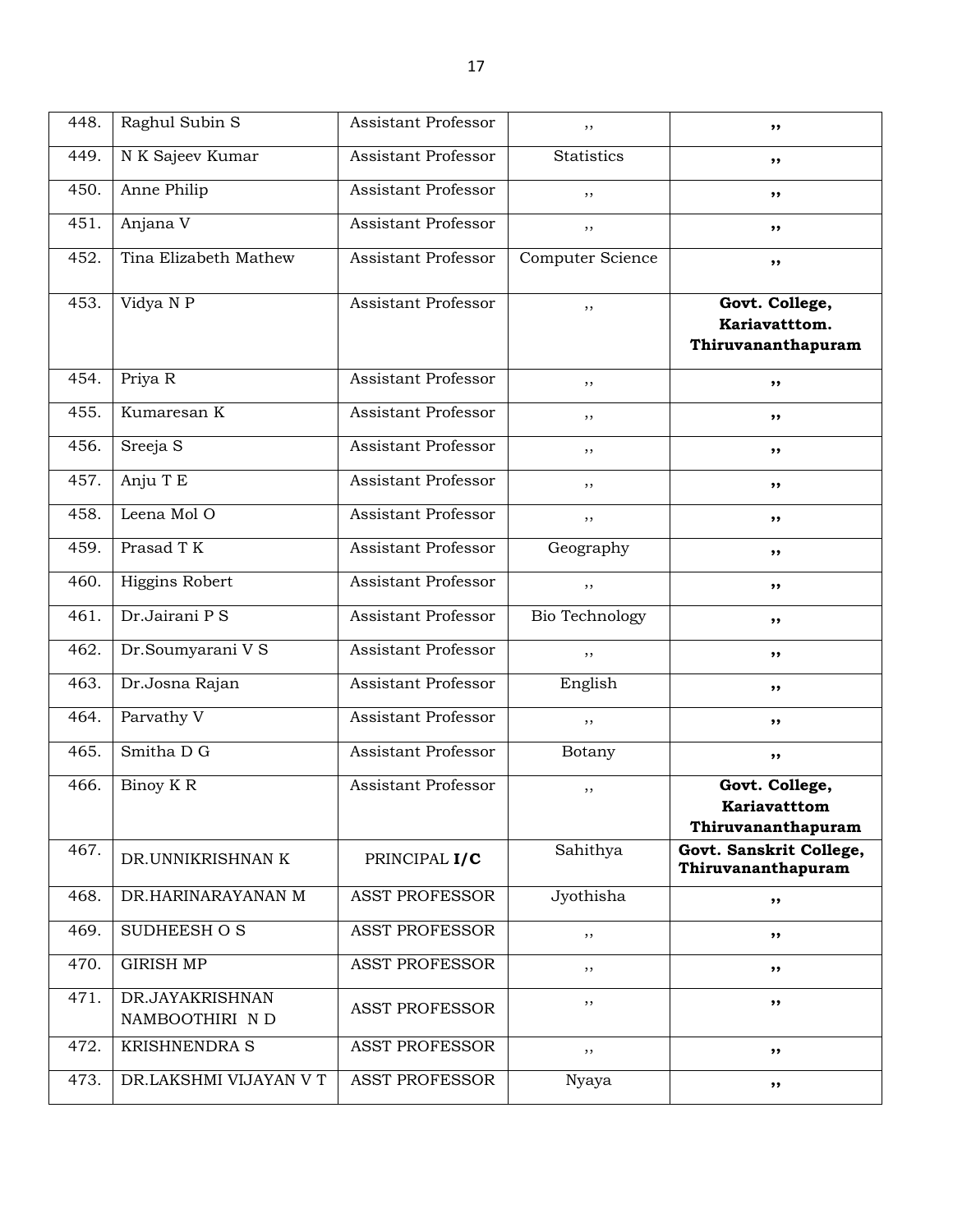| 474. | DR.PRIYA M P                            | <b>ASST PROFESSOR</b>      | ,,                    | ,,                                             |
|------|-----------------------------------------|----------------------------|-----------------------|------------------------------------------------|
| 475. | DR.SUBITHA K A                          | <b>ASST PROFESSOR</b>      | ,,                    | ,,                                             |
| 476. | DR.P.G SUMANGALA                        | <b>ASST PROFESSOR</b>      | ,,                    | ,,                                             |
| 477. | DR.JASMINE M M                          | <b>ASST PROFESSOR</b>      | ,,                    | ,,                                             |
| 478. | LEENA C P                               | <b>ASST PROFESSOR</b>      | Sahithya              | ,,                                             |
| 479. | DR. SHYMA K.A                           | <b>ASST PROFESSOR</b>      | ,,                    | ,,                                             |
| 480. | DR.SOBHAP                               | <b>ASST PROFESSOR</b>      | ,,                    | Govt. Sanskrit College,<br>Thiruvananthapuram  |
| 481. | MINI K                                  | <b>ASST PROFESSOR</b>      | ,,                    | ,,                                             |
| 482. | DR. SREEJA K.P                          | <b>ASST PROFESSOR</b>      | ,,                    | ,,                                             |
| 483. | DR.S.JAYAPRAKASH                        | <b>ASST PROFESSOR</b>      | Vedantha              | ,,                                             |
| 484. | DR.P.RAJESHKUMAR                        | <b>ASST PROFESSOR</b>      | ,,                    | ,,                                             |
| 485. | DR.P.V SREENIVASAN                      | <b>ASST PROFESSOR</b>      | ,,                    | ,,                                             |
| 486. | DR. SMITHA SABU                         | <b>ASST PROFESSOR</b>      | ,,                    | ,,                                             |
| 487. | <b>GAYATHRIDEVI G</b>                   | <b>ASST PROFESSOR</b>      | ,,                    | ,,                                             |
| 488. | <b>MANJUTG</b>                          | <b>ASST PROFESSOR</b>      | ,,                    | ,,                                             |
| 489. | THAHIRA P                               | <b>ASST PROFESSOR</b>      | Vyakarana             | ,,                                             |
| 490. | <b>BINDHYAKS</b>                        | <b>ASST PROFESSOR</b>      | ,,                    | ,,                                             |
| 491. | <b>VINOD KUMAR</b><br><b>KATTUMUNDA</b> | <b>ASST PROFESSOR</b>      | ,,                    | ,,                                             |
| 492. | RENIL DEV M R                           | <b>ASST PROFESSOR</b>      | ,,                    | ,,                                             |
| 493. | DR.SUJITH S                             | <b>ASST PROFESSOR</b>      | , ,                   | ,,                                             |
| 494. | SHYAMA SAJEEV                           | <b>ASST PROFESSOR</b>      | English               | ,,                                             |
| 495. | M.RAMACHANDRAN<br>PILLAI                | <b>ASST PROFESSOR</b>      | Malayalam             | ,,                                             |
| 496. | DR. N.MANOJ                             | <b>ASST PROFESSOR</b>      | Hindi                 | ,,                                             |
| 497. | AJI P.L                                 | <b>ASST PROFESSOR</b>      | Physical<br>Education | Govt. Sanskrit College,<br>Thiruvananthapuram  |
| 498. | Dr.Thara G.S                            | Principal                  |                       | Govt. College, Attingal,<br>Thiruvananthapuram |
| 499. | Lakshmi Chandrasekhar                   | <b>Assistant Professor</b> | English               | ,,                                             |
| 500. | Dr.Yamuna D.S                           | Assistant Professor        | ,,                    | ,,                                             |
| 501. | Rejitha. R                              | Assistant Professor        | ,,                    | ,,                                             |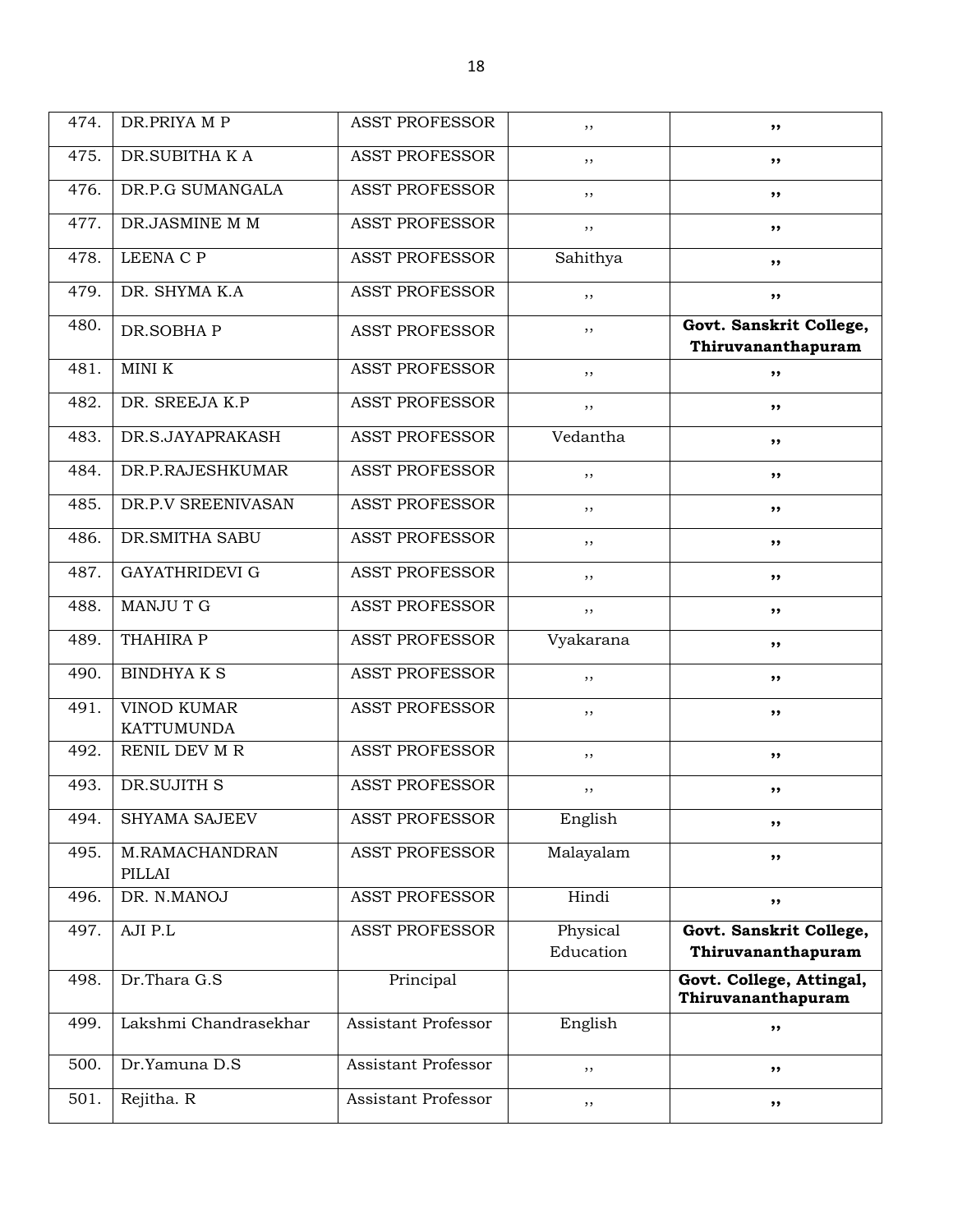| 502. | Jairaj J                     | <b>Assistant Professor</b> | Physical                 | ,,                                             |
|------|------------------------------|----------------------------|--------------------------|------------------------------------------------|
|      |                              |                            | Education                |                                                |
| 503. | $\overline{\text{S.S}}$ unil | Assistant Professor        | Commerce                 | $, \,$                                         |
| 504. | Anitha <sub>S</sub>          | Assistant Professor        | ,,                       | ,,                                             |
| 505. | Dr.Pradeepkumar K            | Associate Professor        | ,,                       | ,,                                             |
| 506. | Removed                      |                            |                          |                                                |
| 507. | Sunilraj N.V                 | <b>Assistant Professor</b> | Commerce                 | Govt. College, Attingal,<br>Thiruvananthapuram |
| 508. | Dr.Sarun S.G                 | <b>Assistant Professor</b> | Commerce                 | ,,                                             |
| 509. | Manikandan G                 | Assistant Professor        | Commerce                 | ,,                                             |
| 510. | Dr.Ratheesh K Nair           | Assistant Professor        | Commerce                 | ,,                                             |
| 511. | Shanimon S                   | Assistant Professor        | Commerce                 | ,,                                             |
| 512. | Dr. D.V Anilkumar            | <b>Assistant Professor</b> | Malayalam                | ,,                                             |
| 513. | Jasmin.M                     | <b>Assistant Professor</b> | Physics                  | ,,                                             |
| 514. | Pradeepkumar.K               | Assistant Professor        | <b>Political Science</b> | ,,                                             |
| 515. | Prabha J                     | Assistant Professor        | Polymer Chemistry        | ,,                                             |
| 516. | Thushara.R                   | <b>Assistant Professor</b> | ,,                       | ,,                                             |
| 517. | Dr.Bhagyasree J.B            | Assistant Professor        | ,,                       | ,,                                             |
| 518. | Archana V.P                  | <b>Assistant Professor</b> | $, \,$                   | ,,                                             |
| 519. | Dr.Seethalakshmi V           | <b>Assistant Professor</b> | Economics                | ,,                                             |
| 520. | Dr.Lakshmi L                 | Assistant Professor        | ,,                       | ,,                                             |
| 521. | Shalini Lawrence             | Assistant Professor        | $, \,$                   | ,,                                             |
| 522. | Gopakumar. K                 | Assistant Professor        | , ,                      | ,,                                             |
| 523. | Sashila A                    | Assistant Professor        | ,,                       | ,,                                             |
| 524. | Ebsi N.J                     | Assistant Professor        | $, \,$                   | ,,                                             |
| 525. | Krishna Prabha C.B           | <b>Assistant Professor</b> | ,,                       | ,,                                             |
| 526. | Dr.M.P Abraham               | Assistant Professor        | $, \,$                   | ,,                                             |
| 527. | Dr.Majida M                  | Assistant Professor        | Hindi                    | ,,                                             |
| 528. | Muhammed Shah A              | Assistant Professor        | Arabic                   | ,,                                             |
| 529. | Sandhya J Nair               | Assistant Professor        | History                  | ,,                                             |
| 530. | K.H. Ragesh                  | Assistant Professor        | $, \,$                   | ,,                                             |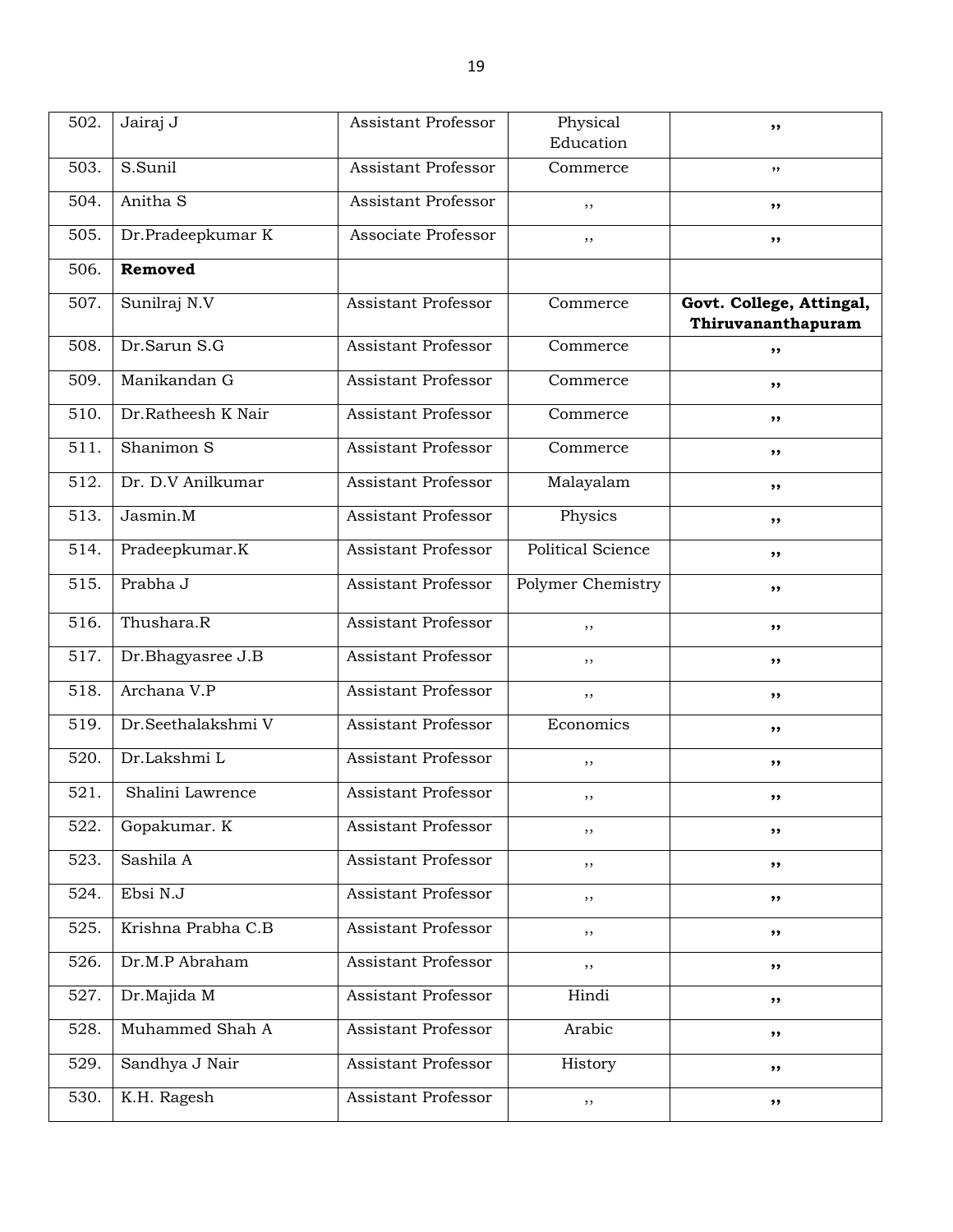| 531. | Thushara P.S        | <b>Assistant Professor</b> | ,,                | ,,                                                  |
|------|---------------------|----------------------------|-------------------|-----------------------------------------------------|
| 532. | Sibukumar D         | <b>Assistant Professor</b> | Mathematics       | Govt. College, Attingal,<br>Thiruvananthapuram      |
| 533. | Dr.Mini I           | Principal                  |                   | Govt. College,<br>Nedumangad,<br>Thiruvananthapuram |
| 534. | Suresh R            | <b>Assistant Professor</b> | Mathematics       | ,,                                                  |
| 535. | Syamlal S           | Assistant Professor        | , ,               | ,,                                                  |
| 536. | Vijayan K           | <b>Assistant Professor</b> | Commerce          | ,,                                                  |
| 537. | Dr.Anzer R N        | <b>Assistant Professor</b> | , ,               | ,,                                                  |
| 538. | Indurajani R        | <b>Assistant Professor</b> | ,,                | ,,                                                  |
| 539. | Reenakumari D       | Assistant Professor        | ,,                | ,,                                                  |
| 540. | Nazeem.A            | Assistant Professor        | ,,                | ,,                                                  |
| 541. | Sujankumar.K.G      | <b>Assistant Professor</b> | , ,               | ,,                                                  |
| 542. | Dr.Rajesh.T         | Assistant Professor        | ,,                | ,,                                                  |
| 543. | Dr.Biju AV          | Assistant Professor        | $, \,$            | ,,                                                  |
| 544. | Nandu C J           | Assistant Professor        | Economics         | ,,                                                  |
| 545. | Sibi Natuvilakkandy | Assistant Professor        | ,,                | ,,                                                  |
| 546. | Gopika G G          | Assistant Professor        | $, \,$            | ,,                                                  |
| 547. | Swapnakumar k       | Assistant Professor        | History           | ,,                                                  |
| 548. | Dr.Sunil Kumar R    | Assistant Professor        | , ,               | ,,                                                  |
| 549. | Bijikumari P        | Assistant Professor        | , ,               | ,,                                                  |
| 550. | Subhash S           | Assistant Professor        | $, \,$            | ,,                                                  |
| 551. | Thushad T           | Assistant Professor        | ,,                | ,,                                                  |
| 552. | Shyma Jacob J.R     | <b>Assistant Professor</b> | , ,               | ,,                                                  |
| 553. | Athira shaji        | Assistant Professor        | ,,                | ,,                                                  |
| 554. | Dr.Rajeev R         | Assistant Professor        | Hindi             | ,,                                                  |
| 555. | Muneer M            | Assistant Professor        | Political Science | ,,                                                  |
| 556. | Dr.Alex L           | Assistant Professor        | Malayalam         | ,,                                                  |
| 557. | Ravikumar M G       | Assistant Professor        | $, \,$            | ,,                                                  |
| 558. | Beena Krishnan S K  | Assistant Professor        | ,,                | ,,                                                  |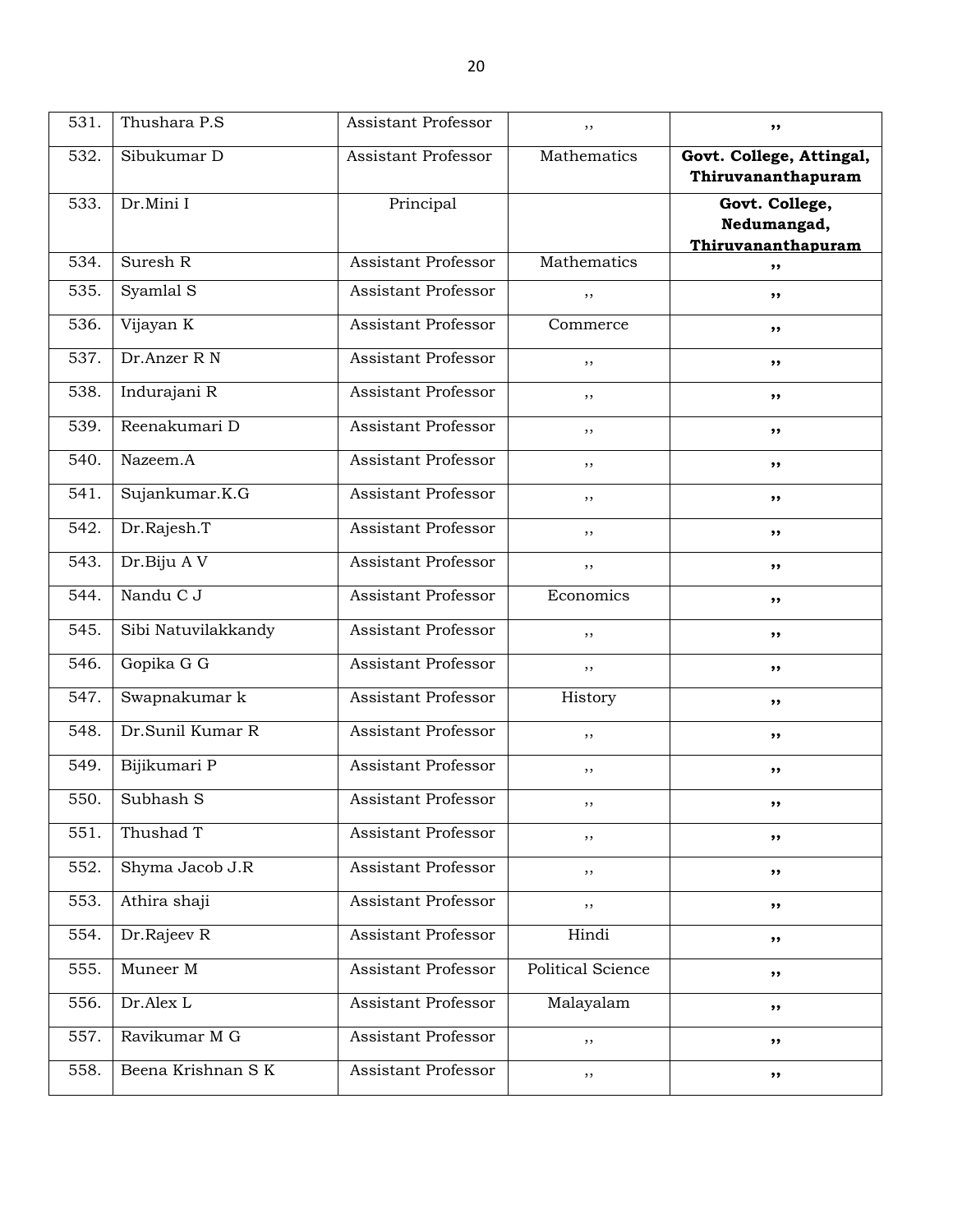| 559. | Saleena <sub>S</sub> | Assistant Professor        | ,,                       | ,,                                                       |
|------|----------------------|----------------------------|--------------------------|----------------------------------------------------------|
| 560. | Reshmy V K           | Assistant Professor        | Physics                  | ,,                                                       |
| 561. | Vinu Rajesh G        | Assistant Professor        | English                  | ,,                                                       |
| 562. | Dr.Manju R           | Assistant Professor        | ,,                       | ,,                                                       |
| 563. | Dr.Praveen Kumar T K | Assistant Professor        | Physical<br>Education    | ,,                                                       |
| 564. | Dr.Gladstonraj S     | <b>Assistant Professor</b> | Computer Science         | ,,                                                       |
| 565. | Dr.Bindulal T S      | <b>Assistant Professor</b> | ,,                       | Govt. College,<br>Nedumangad                             |
| 566. | Rexanjacob R         | Assistant Professor        | Sociology                | K.N.M. Govt Arts &<br>Science College,<br>Kanjiramkulam, |
| 567. | Sadiqali T           | Assistant Professor        | ,,                       | ,,                                                       |
| 568. | Dr.Jyothi.S.Nair     | Assistant Professor        | $, \,$                   | ,,                                                       |
| 569. | Abduraheem.M.P       | Assistant Professor        | ,,                       | ,,                                                       |
| 570. | Dr.Sindhu.C.A        | Assistant Professor        | ,,                       | ,,                                                       |
| 571. | Chitra.S.Nair        | Assistant Professor        | ,,                       | ,,                                                       |
| 572. | Krisha.S             | Assistant Professor        | ,,                       | ,,                                                       |
| 573. | Jayasurya J          | Assistant Professor        | Economics                | ,,                                                       |
| 574. | Resmi.R.Nair         | Assistant Professor        | Economics                | ,,                                                       |
| 575. | Anil Kumar.R         | Assistant Professor        | Economics                | ,,                                                       |
| 576. | Sameer.S             | Assistant Professor        | <b>Political Science</b> | ,,                                                       |
| 577. | Johnrose.J           | Assistant Professor        | Mathematics              | ,,                                                       |
| 578. | Jeeja.A.V            | Assistant Professor        | $, \,$                   | ,,                                                       |
| 579. | Dr.Rani.L            | Assistant Professor        | Commerce                 | ,,                                                       |
| 580. | Sreedevi.S.R         | Assistant Professor        | ,,                       | ,,                                                       |
| 581. | Thushara.R.V         | Assistant Professor        | ,,                       | ,,                                                       |
| 582. | Dr.Binu R            | Assistant Professor        | $, \,$                   | ,,                                                       |
| 583. | Rekha.V.G            | <b>Assistant Professor</b> | English                  | ,,                                                       |
| 584. | Removed              |                            |                          |                                                          |
| 585. | Vineetha Mohan       | Assistant Professor        | $, \,$                   | ,,                                                       |
| 586. | Kezia Anna           | Assistant Professor        | $, \,$                   | ,,                                                       |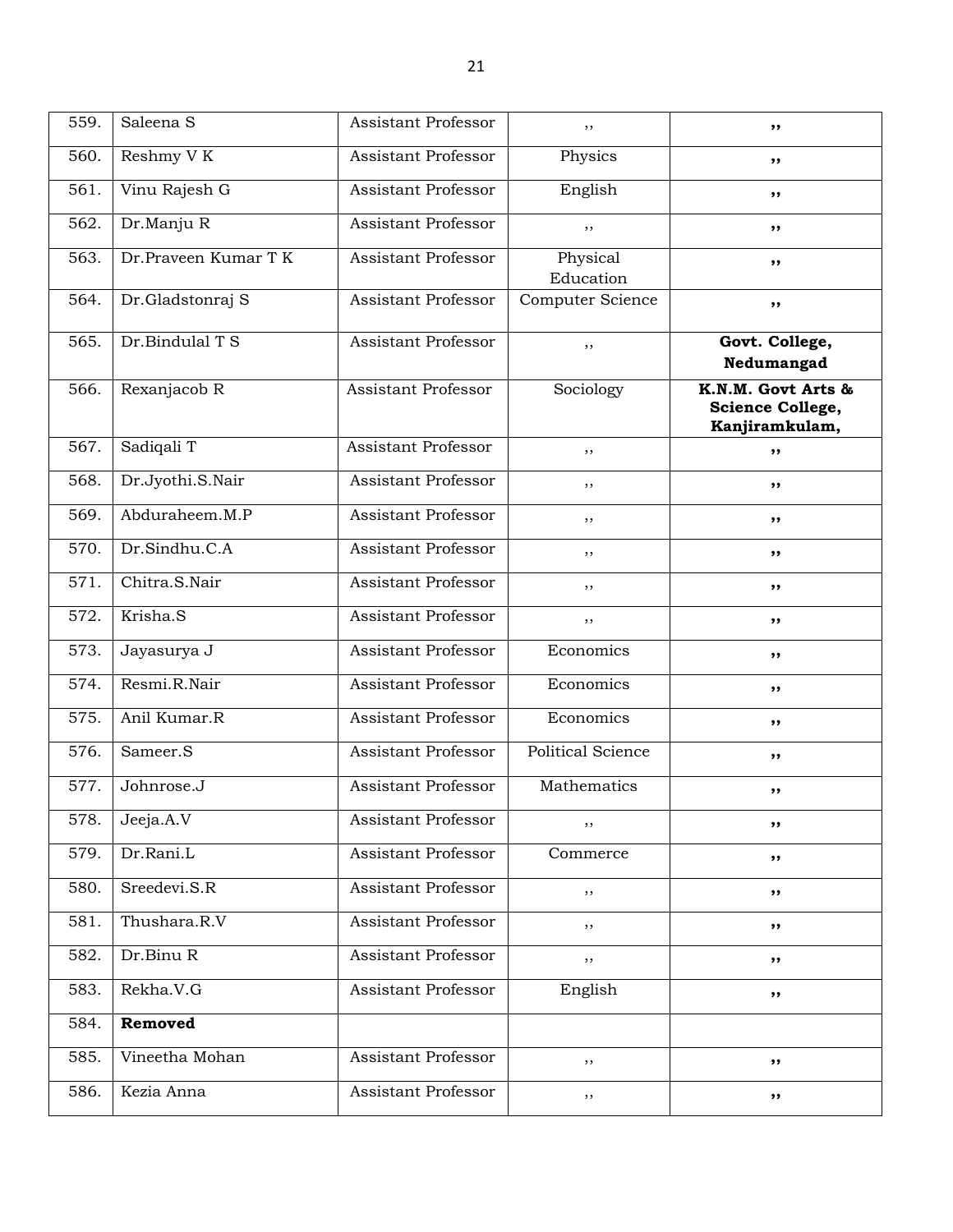| 587. | Reshma A               | <b>Assistant Professor</b> | ,,                    | ,,                                                                                                             |
|------|------------------------|----------------------------|-----------------------|----------------------------------------------------------------------------------------------------------------|
| 588. | Anupama SR             | Assistant Professor        | ,,                    | ,,                                                                                                             |
| 589. | Kum.Abheesta Nath J R  | Assistant Professor        | ,,                    | ,,                                                                                                             |
| 590. | Vimalkumar.C.L         | Assistant Professor        | History               | ,,                                                                                                             |
| 591. | Jayakumar.R            | Assistant Professor        | Malayalam             | ,,                                                                                                             |
| 592. | Sreelekshmi S.K        | Assistant Professor        | ,,                    | ,,                                                                                                             |
| 593. | Dr.B Ashok             | Assistant Professor        | Hindi                 | ,,                                                                                                             |
| 594. | Dr.Sajeev D            | Assistant Professor        | Physics               | ,,                                                                                                             |
| 595. | Binitha G J            | <b>Assistant Professor</b> | Physical<br>Education | K N.M. Govt Arts &<br>Science College,<br>Kanjiramkulam,                                                       |
| 596. | Dr. Chandini Sam S.P   | Principal                  |                       | Malayankeezhu<br>Madhavakavi Smaraka<br><b>Government Arts and</b><br><b>Science</b><br>College, Malayinkeezhu |
| 597. | Priya. P.S             | Asst. Professor            | English               | ,,                                                                                                             |
| 598. | Rejani R Nair          | Asst. Professor            | Commerce              | ,,                                                                                                             |
| 599. | Anusha.S               | Asst. Professor            | English               | ,,                                                                                                             |
| 600. | Dr.Sini Abraham        | Asst. Professor            | Physical<br>Education | ,,                                                                                                             |
| 601. | Shajahan A             | Asst. Professor            | Commerce              | Malayankeezhu<br>Madhavakavi Smaraka<br><b>Government Arts and</b><br>Science College,<br>Malayinkeezhu        |
| 602. | Grace Alice J          | Principal                  |                       | <b>Government Arts &amp;</b><br><b>Science College,</b><br><b>Kulathoor</b>                                    |
| 603. | Sindhu V.S             | <b>Assistant Professor</b> | Physical<br>Education | ,,                                                                                                             |
| 604. | Praseetha P            | Assistant Professor        | English               | ,,                                                                                                             |
| 605. | Asha C                 | Assistant Professor        | ,,                    | ,,                                                                                                             |
| 606. | Minu V                 | Assistant Professor        | $, \,$                | ,,                                                                                                             |
| 607. | Aswathy V <sub>N</sub> | Assistant Professor        | $, \,$                | $, \, \,$                                                                                                      |
| 608. | Manoj.G                | Assistant Professor        | Geography             | ,,                                                                                                             |
| 609. | Mereena.C.S            | Assistant Professor        | $, \,$                | ,,                                                                                                             |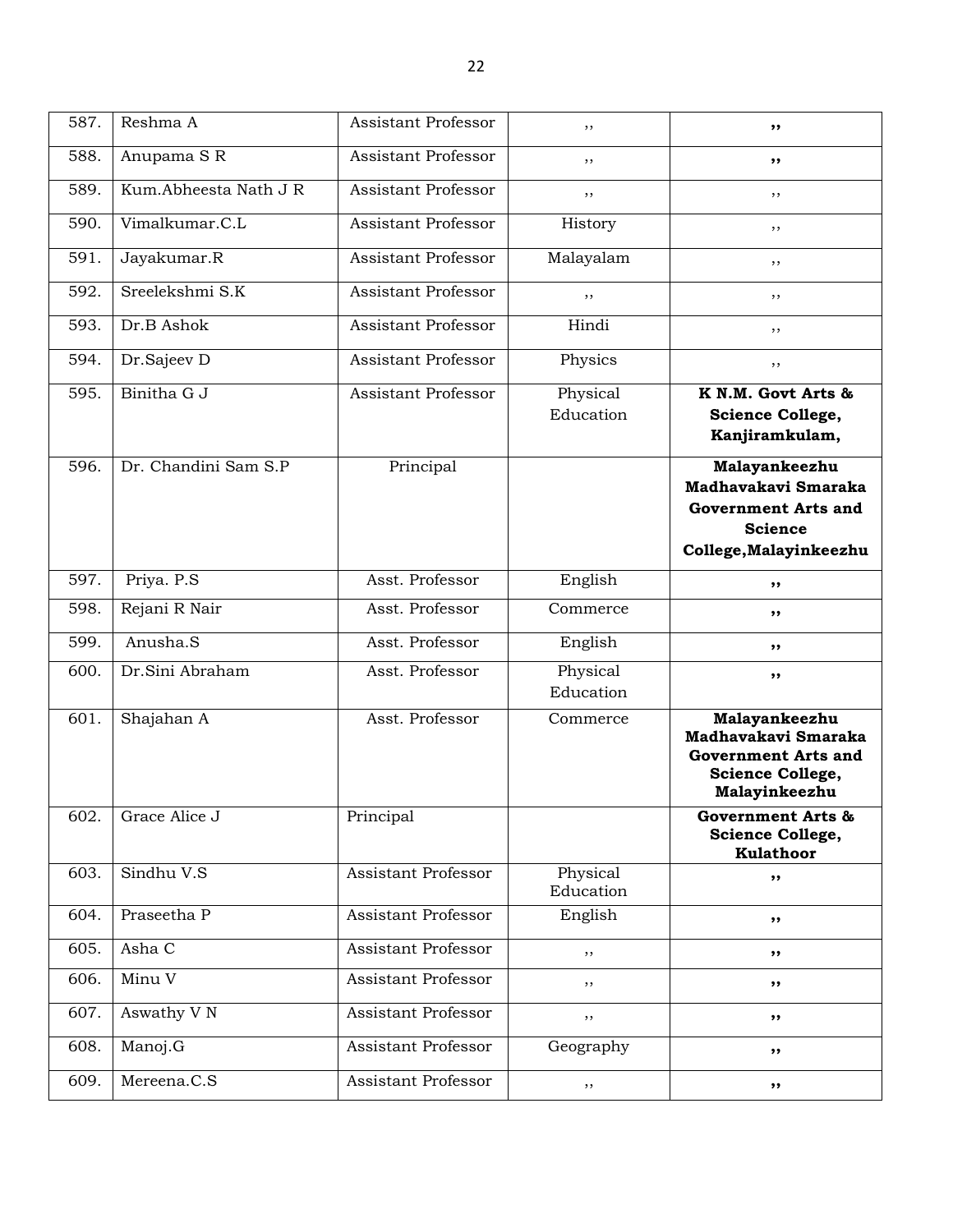| 610. | Gayathri S.G       | <b>Assistant Professor</b> | Chemistry   | <b>Government Arts &amp;</b><br>Science College,<br><b>Kulathoor</b> |
|------|--------------------|----------------------------|-------------|----------------------------------------------------------------------|
| 611. | Dr.Mini.N.Rajan    | Principal                  |             | <b>Baby John Memorial</b><br>Govt. College,<br>Chavara(1981)         |
| 612. | Removed            |                            |             |                                                                      |
| 613. | Ajitha Kumari K    | Associate Professor        | Mathematics | ,,                                                                   |
| 614. | Removed            |                            |             | ,,                                                                   |
| 615. | Anitha P           | Assistant Professor        | Mathematics | ,,                                                                   |
| 616. | Removed            |                            |             |                                                                      |
| 617. | Removed            |                            |             |                                                                      |
| 618. | Removed            |                            |             |                                                                      |
| 619. | Dr.Krishna Kumar G | <b>Assistant Professor</b> | Mathematics | ,,                                                                   |
| 620. | Removed            |                            |             |                                                                      |
| 621. | Removed            |                            |             |                                                                      |
| 622. | Dr.Mariam A        | Assistant Professor        | Malayalam   | ,,                                                                   |
| 623. | Mathews Plamoottil | Assistant Professor        | Zoology     | ,,                                                                   |
| 624. | Mini Babu          | Assistant Professor        | English     | ,,                                                                   |
| 625. | Dr.Najitha S       | Assistant Professor        | Physics     | ,,                                                                   |
| 626. | Removed            |                            |             |                                                                      |
| 627. | Rajasree R         | <b>Assistant Professor</b> | History     | ,,                                                                   |
| 628. | Rajendran N P      | Assistant Professor        | English     | ,,                                                                   |
| 629. | Removed            |                            |             |                                                                      |
| 630. | Removed            |                            |             |                                                                      |
| 631. | Dr. Ruby S         | <b>Assistant Professor</b> | Commerce    | ,,                                                                   |
| 632. | Removed            |                            |             |                                                                      |
| 633. | Santhosh Kumar S   | <b>Assistant Professor</b> | Physics     | $, \,$                                                               |
| 634. | Sreekala.K         | <b>Assistant Professor</b> | History     | ,,                                                                   |
| 635. | Sunil Kumar R      | <b>Assistant Professor</b> | Mathematics | ,,                                                                   |
| 636. | Removed            |                            |             |                                                                      |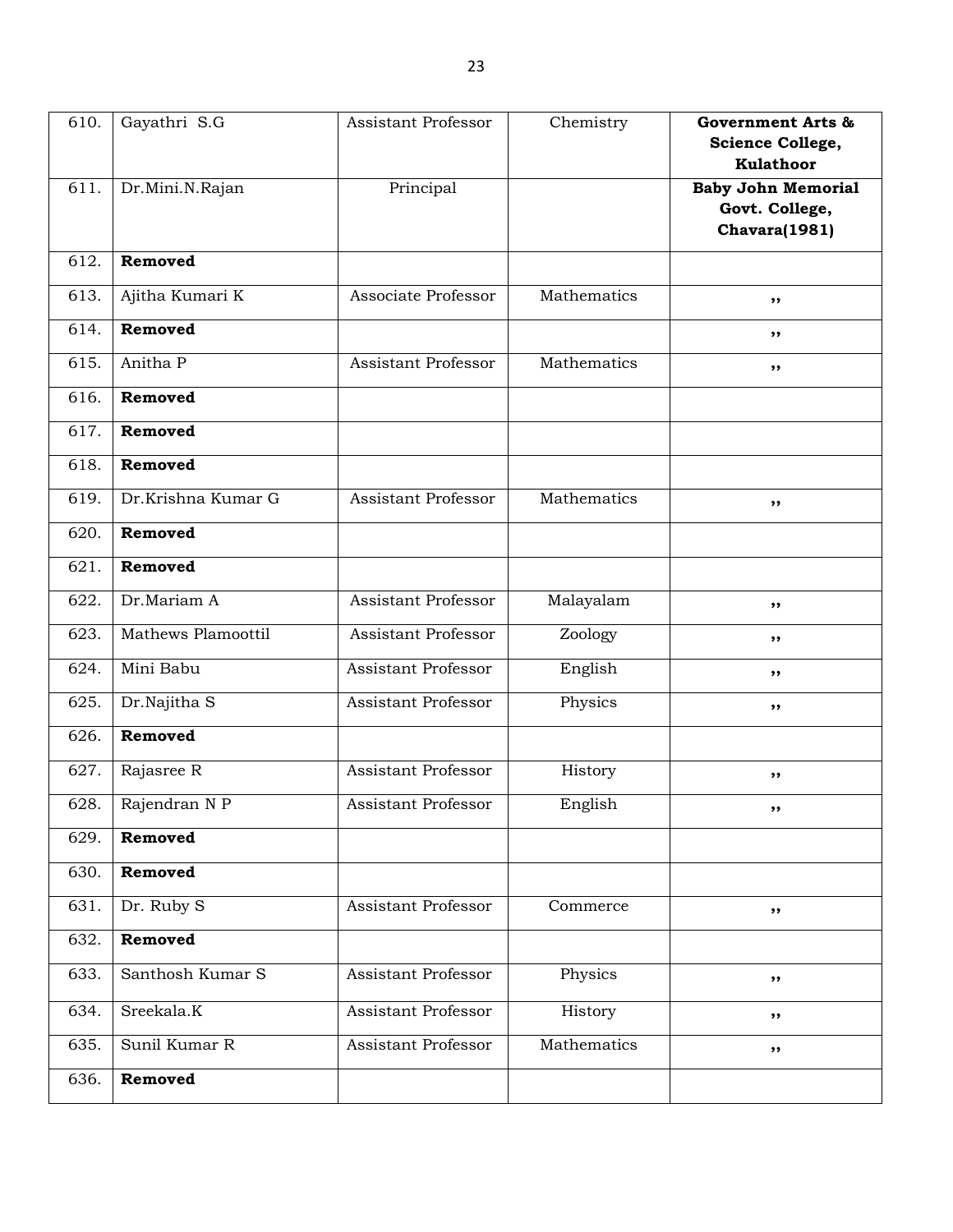| 637. | Removed                 |                            |                       |                                                                                |
|------|-------------------------|----------------------------|-----------------------|--------------------------------------------------------------------------------|
| 638. | Removed                 |                            |                       |                                                                                |
| 639. | Removed                 |                            |                       |                                                                                |
| 640. | Removed                 |                            |                       | <b>Baby John Memorial</b><br>Govt. College, Chavara                            |
| 641. | Dr.V.Gopakumar          | Principal                  |                       | <b>Government Arts &amp;</b><br>Science College,<br>Ambalapuzha,<br>Alappuzha. |
| 642. | Dr.Sethu Ravi.R         | Associate Professor        | Commerce              | ,,                                                                             |
| 643. | Asokan.C.K              | Associate Professor        | Mathematics           | ,,                                                                             |
| 644. | Sreekumar R             | <b>Assistant Professor</b> | History               | ,,                                                                             |
| 645. | Bindu.D                 | Assistant Professor        | Malayalam             | ,,                                                                             |
| 646. | Dr.Pradeep Kumar.B      | <b>Assistant Professor</b> | Economics             | ,,                                                                             |
| 647. | Dr.Mothi George         | <b>Assistant Professor</b> | ,,                    | ,,                                                                             |
| 648. | Priya Daniel            | Assistant Professor        | English               | ,,                                                                             |
| 649. | Dr.Reshmi Krishnan      | Assistant Professor        | Hindi                 | ,,                                                                             |
| 650. | Mathews J               | Assistant Professor        | Physical<br>Education | ,,                                                                             |
| 651. | Madhulal P R            | Assistant Professor        | Commerce              | ,,                                                                             |
| 652. | Jayaraj.R               | Assistant Professor        | ,,                    | ,,                                                                             |
| 653. | Manju.G                 | Assistant Professor        | Computer Science      | ,,                                                                             |
| 654. | Dr.Vishnu Namboothiri K | Assistant Professor        | Mathematics           | ,,                                                                             |
| 655. | Syam Kishor.K S         | Assistant Professor        | Physics               | ,,                                                                             |
| 656. | Abdul Manaf A           | Assistant Professor        | Political Science     | ,,                                                                             |
| 657. | Sreekumar.V             | Assistant Professor        | Statistics            | <b>Government Arts &amp;</b><br>Science College,<br>Ambalapuzha.               |
| 658. | Sajith A.S              | Principal                  |                       | College of Fine Arts,<br>Thiruvananthapuram                                    |
| 659. | Sivaraj.R               | Professor Grade I          | Applied Art           | ,,                                                                             |
| 660. | Pushpasaran C.N         | Professor Grade I          | Sculpture             | ,,                                                                             |
| 661. | Lal.K                   | Professor Grade I          | Painting              | ,,                                                                             |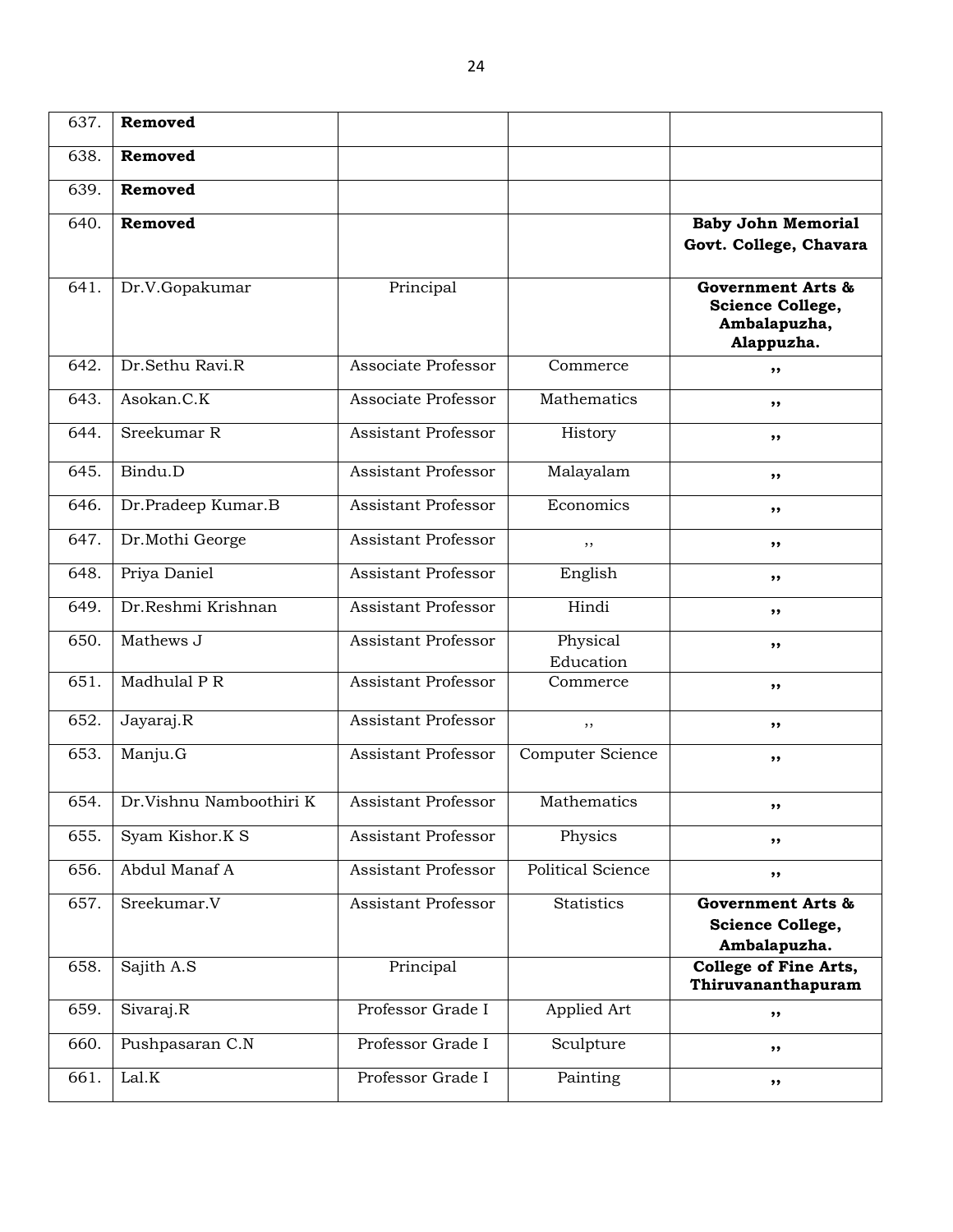| 662. | Jayachandran V      | Professor Grade II  | Applied Art   | ,,                                                      |
|------|---------------------|---------------------|---------------|---------------------------------------------------------|
| 663. | Jinan K.V           | Lecturer            | Painting      | $, \,$                                                  |
| 664. | Charutha Reghunath  | Lecturer            | Applied Art   | ,,                                                      |
| 665. | Ansar.S             | Lecturer            | Applied Art   | $, \,$                                                  |
| 666. | Chandran T.V        | Lecturer            | Painting      | ,,                                                      |
| 667. | Ajith R             | Lecturer            | Painting      | ,,                                                      |
| 668. | Manesha Deva Sharma | Lecturer            | Sculpture     | ,,                                                      |
| 669. | Naquash V           | Lecturer            | Sculpture     | ,,                                                      |
| 670. | Riya V              | Lecturer            | Sculpture     | ,,                                                      |
| 671. | Saleem A.k          | Lecturer            | Painting      | College of Fine Arts,<br>Thiruvananthapuram             |
| 672. | Manoj V             | Prof.Gr.I           | Principal I/C | Raja Ravi Varma<br>College of Fine Arts,<br>Mavelikara. |
| 673. | Shijo Jacob         | Professor Gr.I      | Painting      | ,,                                                      |
| 674. | Preethi Joseph      | Lecturer.(HG)       | History       | ,,                                                      |
| 675. | Sreekanth Ravi      | Lecturer            | Painting      | $, \,$                                                  |
| 676. | Lincy Samuel        | Lecturer            | $, \,$        | ,,                                                      |
| 677. | Renjith Kumar V     | Lecturer            | Applied Art   | ,,                                                      |
| 678. | Shanthi.V.Rajan     | Lecturer            | ,,            | ,,                                                      |
| 679. | Binoy V.M           | Lecturer            | ,,            | ,,                                                      |
| 680. | Abin Sindow SP      | Lecturer            | $, \,$        | ,,                                                      |
| 681. | Narayanan Kutty K   | Professor.Gr.I      | Sculpture     | ,,                                                      |
| 682. | Sreenandanan T.K    | Professor.Gr.II     | ,,            | ,,                                                      |
| 683. | Suni N              | Professor.Gr.II     | ,,            | ,,                                                      |
| 684. | Robert V J          | Lecturer            | $, \,$        | Raja Ravi Varma<br>College of Fine Arts,                |
| 685. | Dr.R.Bijukumar      | Principal           |               | Govt. Law College,<br>Thiruvananthapuram                |
| 686. | Suhruthkumar A      | Associate Professor | Law           | $, \, \,$                                               |
| 687. | Premaletha. B       | Associate Professor | $, \,$        | ,,                                                      |
| 688. | Manoj Krishna       | Assistant Professor | $, \,$        | ,,                                                      |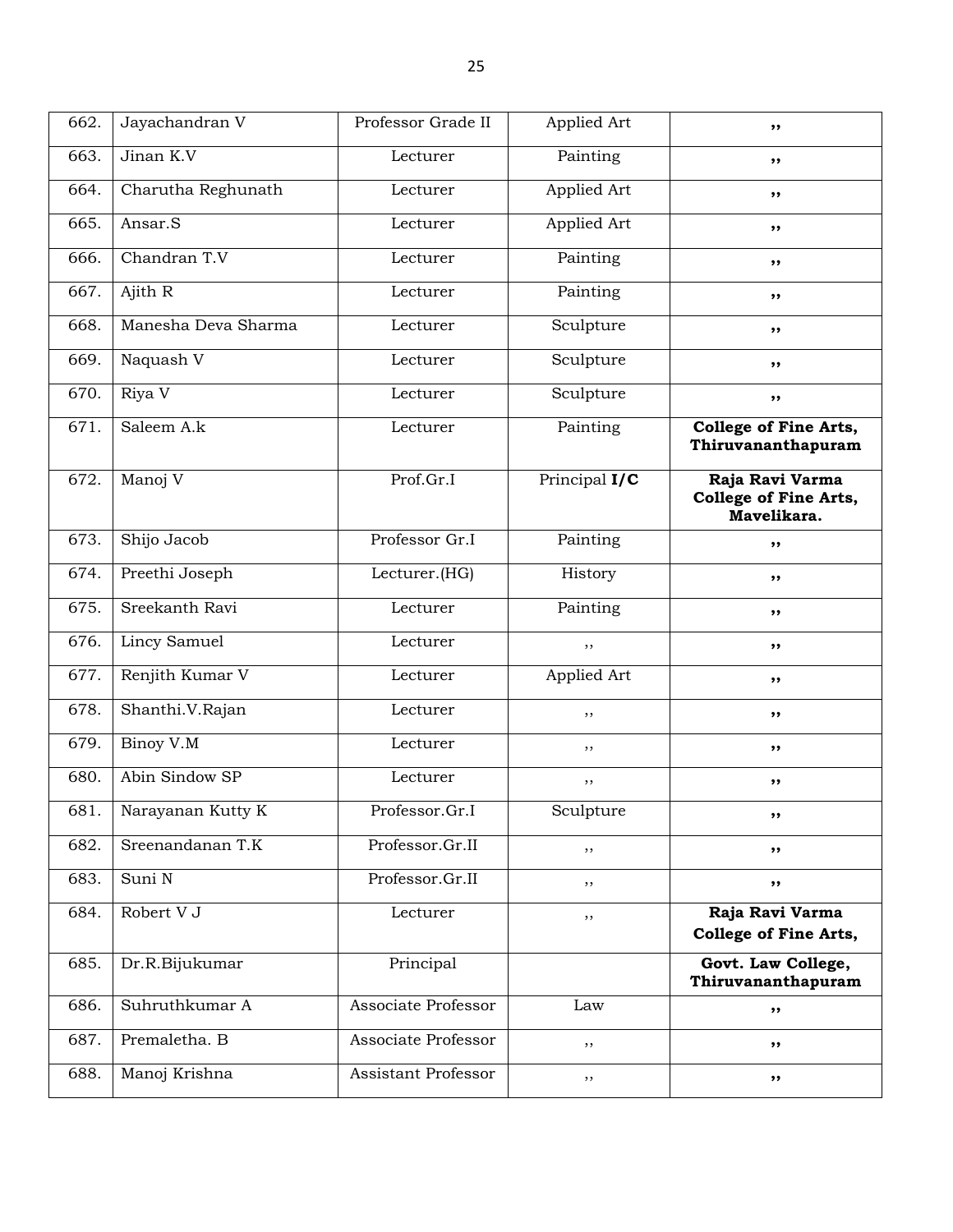| 689. | Hareendran K               | <b>Assistant Professor</b> | ,,                            | ,,                                                        |
|------|----------------------------|----------------------------|-------------------------------|-----------------------------------------------------------|
| 690. | Dr.Money Veena.V.R         | Assistant Professor        | ,,                            | ,,                                                        |
| 691. | Dr.Hameema. M              | Assistant Professor        | ,,                            | ,,                                                        |
| 692. | Bindu. G.K                 | Assistant Professor        | ,,                            | ,,                                                        |
| 693. | Dr.Krishnakumar.G          | Assistant Professor        | ,,                            | ,,                                                        |
| 694. | Thaji.G.B                  | Assistant Professor        | ,,                            | ,,                                                        |
| 695. | Dr.Sheema.S.Dhar           | Assistant Professor        | ,,                            | ,,                                                        |
| 696. | Dr.Rini.M.V                | Assistant Professor        | ,,                            | ,,                                                        |
| 697. | Safi Mohan.M.R             | Assistant Professor        | ,,                            | ,,                                                        |
| 698. | Viji.S                     | Assistant Professor        | ,,                            | ,,                                                        |
| 699. | Priya Vijayan              | Assistant Professor        | ,,                            | ,,                                                        |
| 700. | Deepthi Soman              | <b>Assistant Professor</b> | , ,                           | ,,                                                        |
| 701. | Veena .A.K                 | Assistant Professor        | ,,                            | ,,                                                        |
| 702. | Dr.Anju Rajan V            | Assistant Professor        | ,,                            | ,,                                                        |
| 703. | Dr.P.G Balachandran Pillai | Assistant Professor        | Politics                      | Govt. Law College,                                        |
|      |                            |                            |                               |                                                           |
|      |                            |                            |                               | Thiruvananthapuram                                        |
| 704. | Dr.B.Suresh                | Principal                  |                               | Govt. College of<br><b>Teacher Education,</b><br>Thycaud, |
| 705. | Dr. A.V. Sujith            | Asst. Professor            | Geography                     | Thiruvananthapuram<br>,,                                  |
| 706. | Dr. Lidson Raj             | Asst. Professor            | Mathematics                   | ,,                                                        |
| 707. | Dr. V.K. Sobha             | Asst. Professor            | Ednl.Tech                     | ,,                                                        |
| 708. | Joly S                     | Asst. Professor            | Malayalam                     | ,,                                                        |
| 709. | Suresh Kumar. R            | Asst. Professor            | Social Science                | ,,                                                        |
| 710. | Shiba. T.C                 | Asst. Professor            | Sanskrit                      | $, \,$                                                    |
| 711. | Dr. Issac Paul             | Asst. Professor            | Commerce                      | ,,                                                        |
| 712. | Rahul V.R                  | Asst. Professor            | Psychology                    | ,,                                                        |
| 713. | Rajasree K                 | Asst. Professor            | Natural Science               | ,,                                                        |
| 714. | Dr. Shabu. S.J             | Asst. Professor            | Physical                      | ,,                                                        |
| 715. | Dr. T.V. Bindu             | Asst. Professor            | Education<br>Physical Science | ,,                                                        |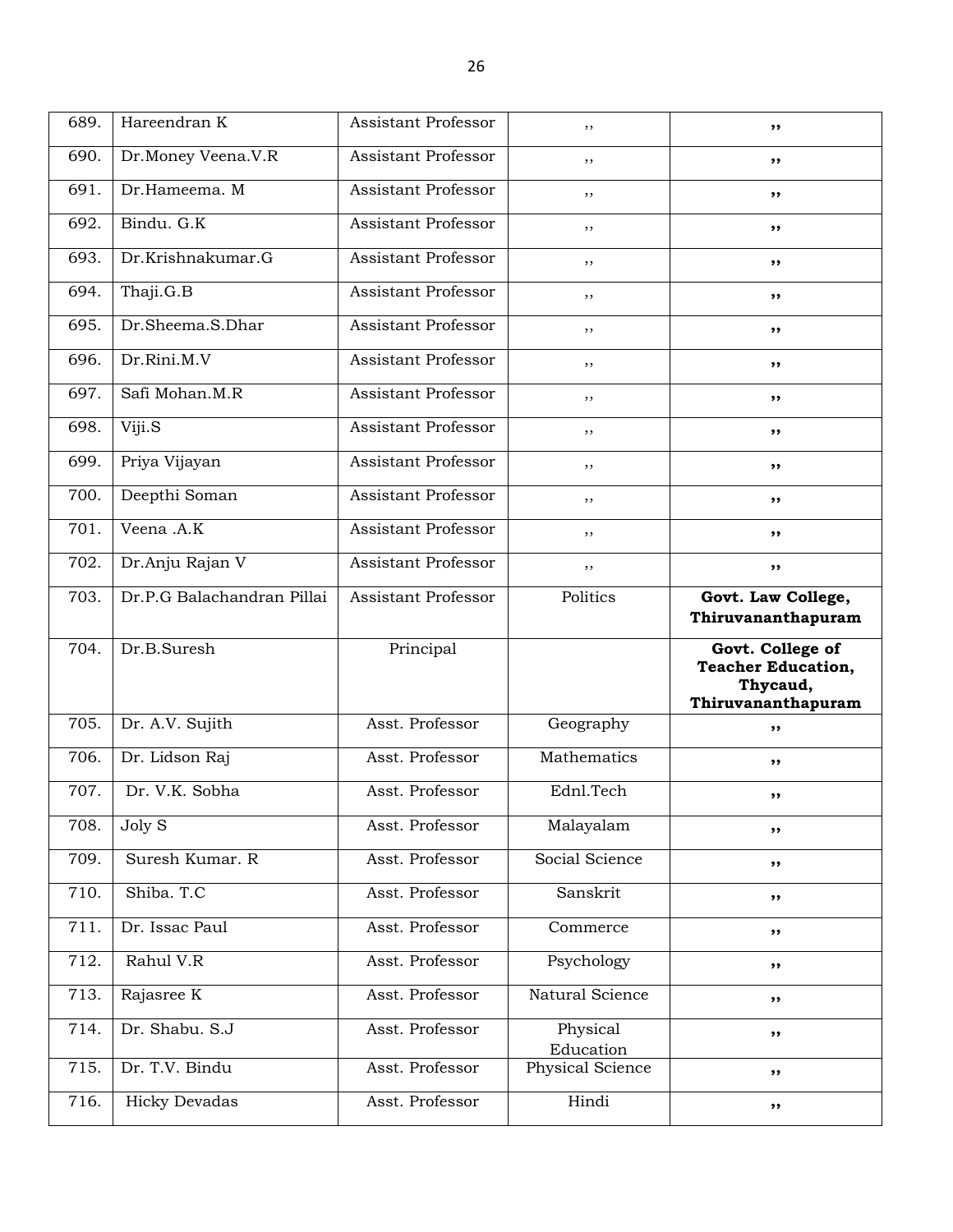| 717. | Sheena Elizebeth Varghese | Asst. Professor | English | ,,                                                                              |
|------|---------------------------|-----------------|---------|---------------------------------------------------------------------------------|
| 718  | Dr.Kumar                  | Asst. Professor | Tamil   | Govt. College of<br><b>Teacher Education,</b><br>Thycaud,<br>Thiruvananthapuram |

|      | 719. Harikrishnan R     | Principal                  |           | Sri Swathi Thirunal |
|------|-------------------------|----------------------------|-----------|---------------------|
|      |                         |                            |           | Govt.music College. |
|      |                         |                            |           | Thiruvananthapuram  |
|      | 720. K.P Vanaja         | Professor                  | Vocal     | ,,                  |
|      | 721. Dr.C.H.Bijulal     | Lecturer                   | ,,        | ,,                  |
| 722. | Bushra B.T              | Lecturer                   | , ,       | ,,                  |
| 723. | Sithara V               | Lecturer                   | ,,        | ,,                  |
| 724. | Sangeetha Tressa Samson | Lecturer                   | ,,        | ,,                  |
| 725. | Divya S Vijayan         | Lecturer                   | ,,        | ,,                  |
| 726. | Sheelavathi L.S         | Professor                  | Veena     | ,,                  |
| 727  | Soundararajan V         | <b>Assistant Professor</b> | ,,        | ,,                  |
| 728. | R.Lakshmi               | Lecturer                   | , ,       | ,,                  |
| 729. | <b>Jessy George</b>     | Lecturer                   | ,,        | ,,                  |
| 730. | Sangeetha S             | Lecturer                   | ,,        | ,,                  |
| 731. | R.Manoj Kumar           | <b>Assistant Professor</b> | Violin    | ,,                  |
|      | 732. P.L Sujeer         | <b>Assistant Professor</b> | ,,        | ,,                  |
|      | 733. V.K Haridas        | Lecturer                   | , ,       | , ,                 |
| 734. | Saraswathy K            | Lecturer                   | ,,        | ,,                  |
| 735. | Rojo A                  | Lecturer                   | , ,       | , ,                 |
| 736. | V.R Veena               | Professor                  | Mridangam | ,,                  |
| 737. | Rajesh Nath G.S         | <b>Assistant Professor</b> | ,,        | ,,                  |
| 738. | Pramodkumar K.V         | <b>Assistant Professor</b> | ,,        | , ,                 |
|      | 739. P.L Sudheer        | Lecturer                   | ,,        | ,,                  |
| 740. | Sanal Kumar S           | Lecturer                   | $, \, ,$  | ,,                  |
| 741. | Jagadeendran K.B        | Lecturer                   | ,,        | ,,                  |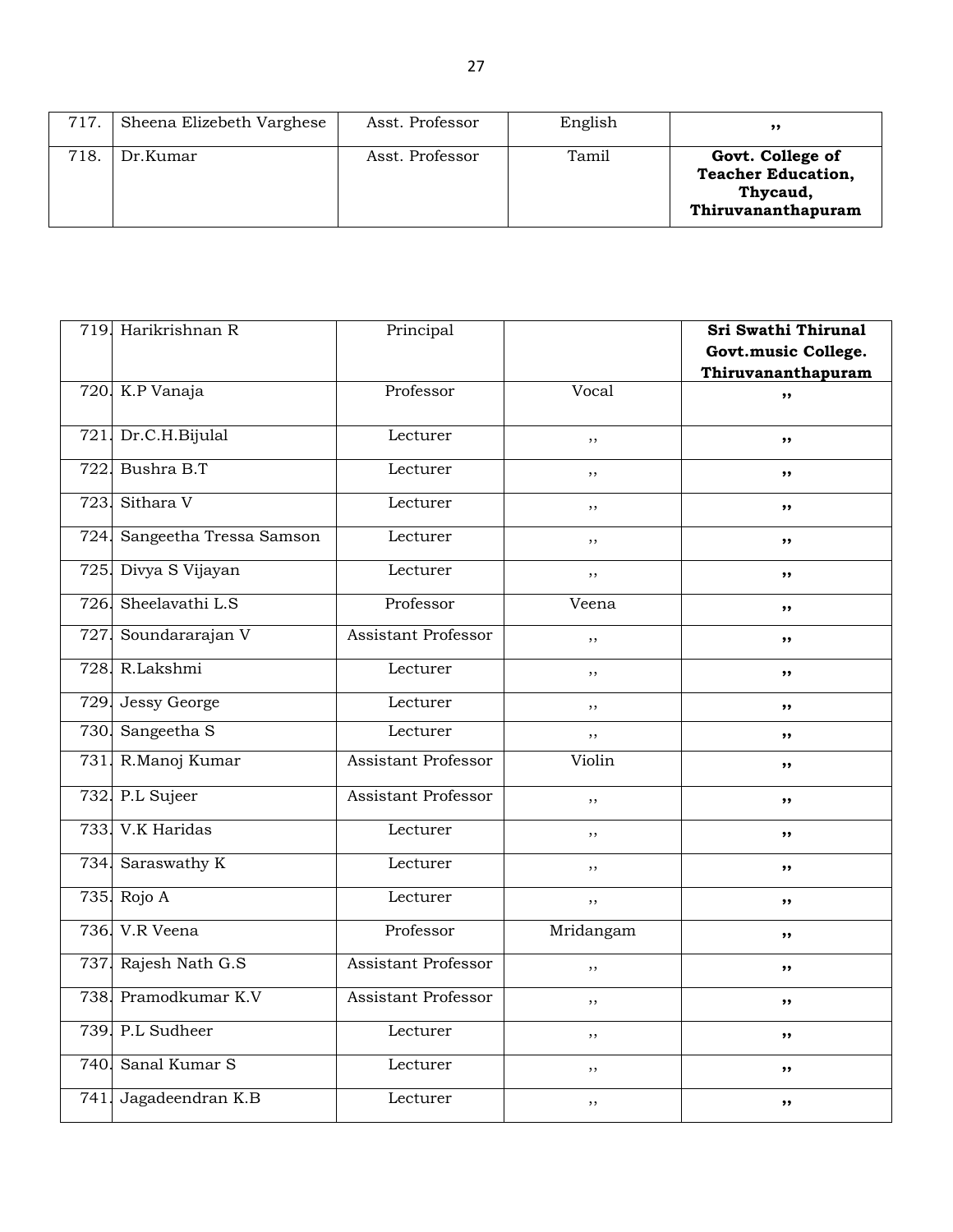| 742. | Sanal Kumar V                    | Lecturer                   | ,,           | ,,                                                                                 |
|------|----------------------------------|----------------------------|--------------|------------------------------------------------------------------------------------|
|      | 743. Sivanandan Nair K           | Lecturer                   | Dance        | ,,                                                                                 |
| 744. | R.Joy                            | Lecturer                   | ,,           | ,,                                                                                 |
| 745. | Raji P.V                         | Lecturer                   | ,,           | ,,                                                                                 |
| 746. | Saranya S.S                      | Lecturer                   | $, \,$       | ,,                                                                                 |
| 747. | Dr.Sree SV                       | <b>Assistant Professor</b> | English      | $, \,$                                                                             |
|      | 748. Dr.Sunil V.T                | Assistant Professor        | Music        | Sri Swathi Thirunal<br>Govt.music College.<br>Thiruvananthapuram                   |
|      | 749. Dr.G.Kishore                | Principal                  |              | Lakshmibhai National<br><b>College Of Physical</b><br><b>Education Kariavattom</b> |
|      | 750. Dr.Usha Sujith Nair         | Associate Professor        | Not Provided | ,,                                                                                 |
|      | 751. Dr. George Mathews          | Associate Professor        | ,,           | ,,                                                                                 |
| 752. | Dr.Joselet Charles               | Associate Professor        | ,,           | ,,                                                                                 |
| 753. | Dr.Shailaja Mohan                | Associate Professor        | ,,           | ,,                                                                                 |
| 754. | Dr.Pradip Dutta                  | Associate Professor        | ,,           | ,,                                                                                 |
| 755. | Dr.Sadanandan C.S                | Associate Professor        | ,,           | ,,                                                                                 |
|      | 756. Sawant Mahendra<br>Narendra | Associate Professor        | ,,           | ,,                                                                                 |
| 757. | Lamlun Buhril                    | Associate Professor        | ,,           | ,,                                                                                 |
|      | 758. Lovey Debora Cruz           | Associate Professor        | ,,           | ,,                                                                                 |
|      | 759. Dr. Ashutosh Acharya        | <b>Assistant Professor</b> | $, \,$       | ,,                                                                                 |
|      | 760. Dr.Jayaraman S              | Assistant Professor        | , ,          | ,,                                                                                 |
|      | 761. Dr. Sanjeev S Patil         | <b>Assistant Professor</b> | ,,           | ,,                                                                                 |
| 762. | Dr.Sanjay Kumar<br>Prajapathi    | <b>Assistant Professor</b> | ,,           | ,,                                                                                 |
| 763. | Sudheesh C.S                     | <b>Assistant Professor</b> | ,,           | ,,                                                                                 |
| 764. | Dr.Narendra Gangwar              | Assistant Professor        | ,,           | Lakshmibhai National<br><b>College Of Physical</b><br><b>Education Kariavattom</b> |
|      | 765. Dr.Indusre S.R              | <b>Assistant Professor</b> | Malayalam    | <b>Govt.Arts and Scioence</b><br>College<br>Thazhava, Karunagapall                 |
| 766. | Rajalekshmi K.L                  | <b>Assistant Professor</b> | English      | ,,                                                                                 |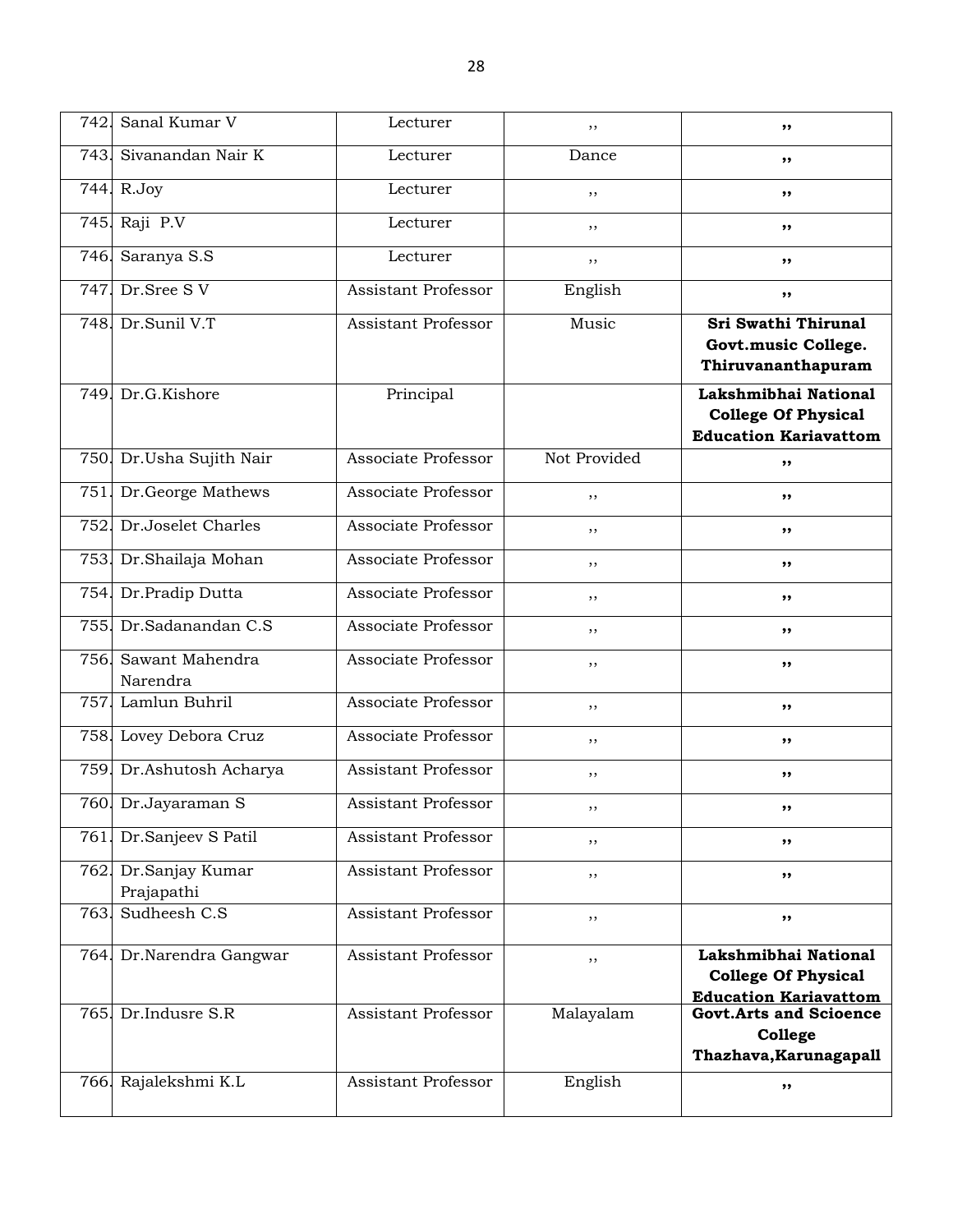| 767. Yaseer K.M | Assistant Professor | Commerce | <b>Govt.Arts and Scioence</b> |
|-----------------|---------------------|----------|-------------------------------|
|                 |                     |          | College                       |
|                 |                     |          | Thazhava, Karunagapall        |
|                 |                     |          |                               |

## **Sd/-**

## **Registrar(i/c)/Returning Officer**

**University Buildings Thiruvananthapuram**

**Dated 10.10.2018**

**Roll Continued….**

| Sl.No. | <b>Name</b>             | <b>Designation</b>         |                           | College                                                      |
|--------|-------------------------|----------------------------|---------------------------|--------------------------------------------------------------|
| 768.   | Arun Kumar              | Assistant Professor        | Mathematics               | <b>Baby John Memorial</b><br>Govt. College,<br>Chavara(1981) |
| 769.   | Prabha S                | <b>Assistant Professor</b> | Mathematics               | ,,                                                           |
| 770.   | Shamna M                | <b>Assistant Professor</b> | ,,                        | ,,                                                           |
| 771.   | Usha K                  | Assistant Professor        | <b>Statistics</b>         | ,,                                                           |
| 772.   | Sreevidya P V           | Assistant Professor        | Commerce                  | ,,                                                           |
| 773.   | Dr. Rajeev Kumar A<br>D | <b>Assistant Professor</b> | ,,                        | ,,                                                           |
| 774.   | Jithendran S            | <b>Assistant Professor</b> | , ,                       | ,,                                                           |
| 775.   | Dr. Biju T              | <b>Assistant Professor</b> | ,,                        | ,,                                                           |
| 776.   | Dr. M Udayakumar        | Assistant Professor        | ,,                        | ,,                                                           |
| 777.   | Harikumar TG            | <b>Assistant Professor</b> | English                   | ,,                                                           |
| 778.   | Dr. Reshmi Vijayan      | Assistant Professor        | Zoology                   | ,,                                                           |
| 779.   | Kiran P                 | Assistant Professor        | ,,                        | ,,                                                           |
| 780.   | Pratheep Kumar V        | <b>Assistant Professor</b> | Botany                    | ,,                                                           |
| 781.   | Sreekanth K             | <b>Assistant Professor</b> | History                   | ,,                                                           |
| 782.   | Ajai Kumar A            | <b>Assistant Professor</b> | Economics                 | ,,                                                           |
| 783.   | Dr. M Rahim             | Assistant Professor        | Politics                  | ,,                                                           |
| 784.   | Capt. K Suresh          | <b>Assistant Professor</b> | <b>Physical Education</b> | ,,                                                           |